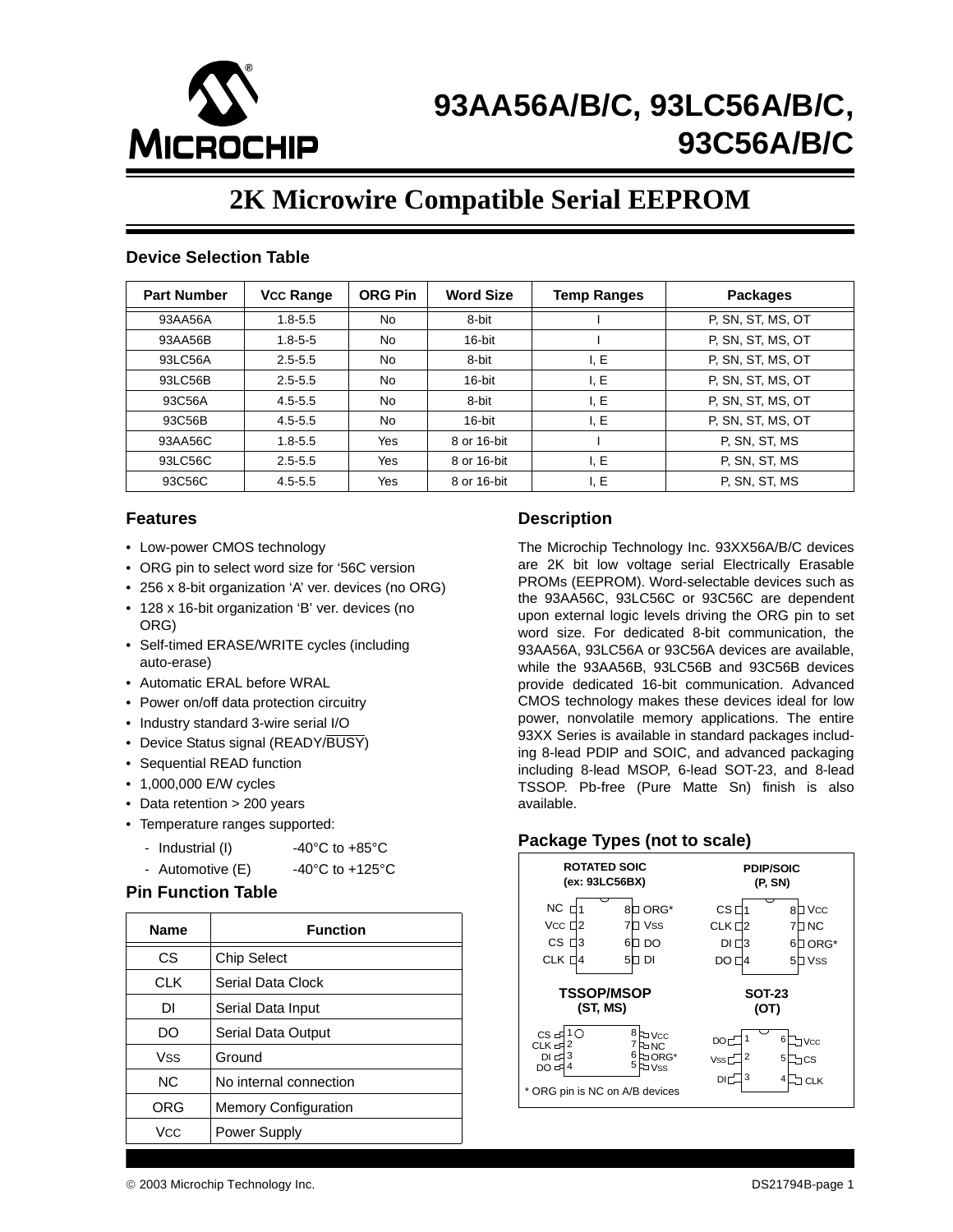## **1.0 ELECTRICAL CHARACTERISTICS**

## **Absolute Maximum Ratings(†)**

**†NOTICE:** Stresses above those listed under "Absolute Maximum Ratings" may cause permanent damage to the device. This is a stress rating only and functional operation of the device at those or any other conditions above those indicated in the operational listings of this specification is not implied. Exposure to maximum rating conditions for extended periods may affect device reliability.

#### **TABLE 1-1: DC CHARACTERISTICS**

| All parameters apply over the specified<br>ranges unless otherwise noted. |                                      |                                                              | Vcc = range by device (see Table on Page 1)<br>TA = $-40^{\circ}$ C to $+85^{\circ}$ C<br>Industrial (I):<br>Automotive (E): TA = -40 $^{\circ}$ C to +125 $^{\circ}$ C |                          |                      |                  |                                                                                                 |  |  |  |  |
|---------------------------------------------------------------------------|--------------------------------------|--------------------------------------------------------------|-------------------------------------------------------------------------------------------------------------------------------------------------------------------------|--------------------------|----------------------|------------------|-------------------------------------------------------------------------------------------------|--|--|--|--|
| Param.<br>No.                                                             | <b>Symbol</b>                        | <b>Parameter</b>                                             | <b>Min</b>                                                                                                                                                              | <b>Typ</b>               | <b>Max</b>           | <b>Units</b>     | <b>Conditions</b>                                                                               |  |  |  |  |
| D <sub>1</sub>                                                            | V <sub>IH1</sub><br>V <sub>IH2</sub> | High-level input voltage                                     | 2.0<br>0.7 Vcc                                                                                                                                                          | $\overline{\phantom{0}}$ | $VCC +1$<br>$VCC +1$ | $\vee$<br>V      | $Vcc \geq 2.7V$<br>Vcc < 2.7V                                                                   |  |  |  |  |
| D <sub>2</sub>                                                            | VIL1<br>VIL2                         | Low-level input voltage                                      | $-0.3$<br>$-0.3$                                                                                                                                                        | $\overline{\phantom{0}}$ | 0.8<br>0.2 Vcc       | $\vee$<br>$\vee$ | $Vcc \geq 2.7V$<br>Vcc < 2.7V                                                                   |  |  |  |  |
| D <sub>3</sub>                                                            | Vol1<br>Vol <sub>2</sub>             | Low-level output voltage                                     |                                                                                                                                                                         |                          | 0.4<br>0.2           | $\vee$<br>$\vee$ | $IoL = 2.1$ mA, $VCC = 4.5V$<br>$IOL = 100 \mu A$ , $VCC = 2.5V$                                |  |  |  |  |
| D <sub>4</sub>                                                            | VOH <sub>1</sub><br>VOH <sub>2</sub> | High-level output voltage                                    | 2.4<br>$Vcc - 0.2$                                                                                                                                                      | $\overline{\phantom{0}}$ |                      | $\vee$<br>$\vee$ | $IOH = -400 \mu A$ , Vcc = 4.5V<br>$IOH = -100 \mu A$ , $VCC = 2.5V$                            |  |  |  |  |
| D <sub>5</sub>                                                            | Iц                                   | Input leakage current                                        |                                                                                                                                                                         |                          | ±1                   | μA               | $VIN = VSS$ to $VCC$                                                                            |  |  |  |  |
| D <sub>6</sub>                                                            | <b>ILO</b>                           | Output leakage current                                       |                                                                                                                                                                         |                          | ±1                   | μA               | $VOUT = VSS$ to $VCC$                                                                           |  |  |  |  |
| D7                                                                        | CIN.<br><b>COUT</b>                  | Pin capacitance (all inputs/<br>outputs)                     |                                                                                                                                                                         |                          | $\overline{7}$       | pF               | $VIN/VOUT = 0V (Note 1)$<br>$TA = 25^{\circ}C$ , $FCLK = 1$ MHz                                 |  |  |  |  |
| D <sub>8</sub>                                                            | Icc write                            | Write current                                                |                                                                                                                                                                         | 500                      | $\overline{2}$       | mA<br>μA         | $FCLK = 3 MHz$ , $Vcc = 5.5V$<br>$FCLK = 2 MHz$ , $Vcc = 2.5V$                                  |  |  |  |  |
| D <sub>9</sub>                                                            | Icc read                             | Read current                                                 |                                                                                                                                                                         | —<br>100                 | $\mathbf{1}$<br>500  | mA<br>μA<br>μA   | $FCLK = 3 MHz$ , $VCC = 5.5V$<br>$FCLK = 2 MHz$ , $VCC = 3.0V$<br>$FCLK = 2 MHz$ , $VCC = 2.5V$ |  |  |  |  |
| D <sub>10</sub>                                                           | <b>ICCS</b>                          | Standby current                                              |                                                                                                                                                                         |                          | 1<br>5               | μA<br>μA         | $I - Temp$<br>$E - Temp$<br>$CLK = Cs = 0V$<br>$ORG = DI = Vss$ or $Vcc$<br>(Note 2) (Note 3)   |  |  |  |  |
| D <sub>11</sub>                                                           | <b>VPOR</b>                          | Vcc voltage detect<br>93AA56A/B/C, 93LC56A/B/C<br>93C56A/B/C |                                                                                                                                                                         | 1.5V<br>3.8V             |                      | V<br>$\vee$      | (Note 1)                                                                                        |  |  |  |  |

**Note 1:** This parameter is periodically sampled and not 100% tested.

**2:** ORG pin not available on 'A' or 'B' versions.

**3:** READY/BUSY status must be cleared from DO, see **[Section 3.4 "Data Out \(DO\)"](#page-10-0)**.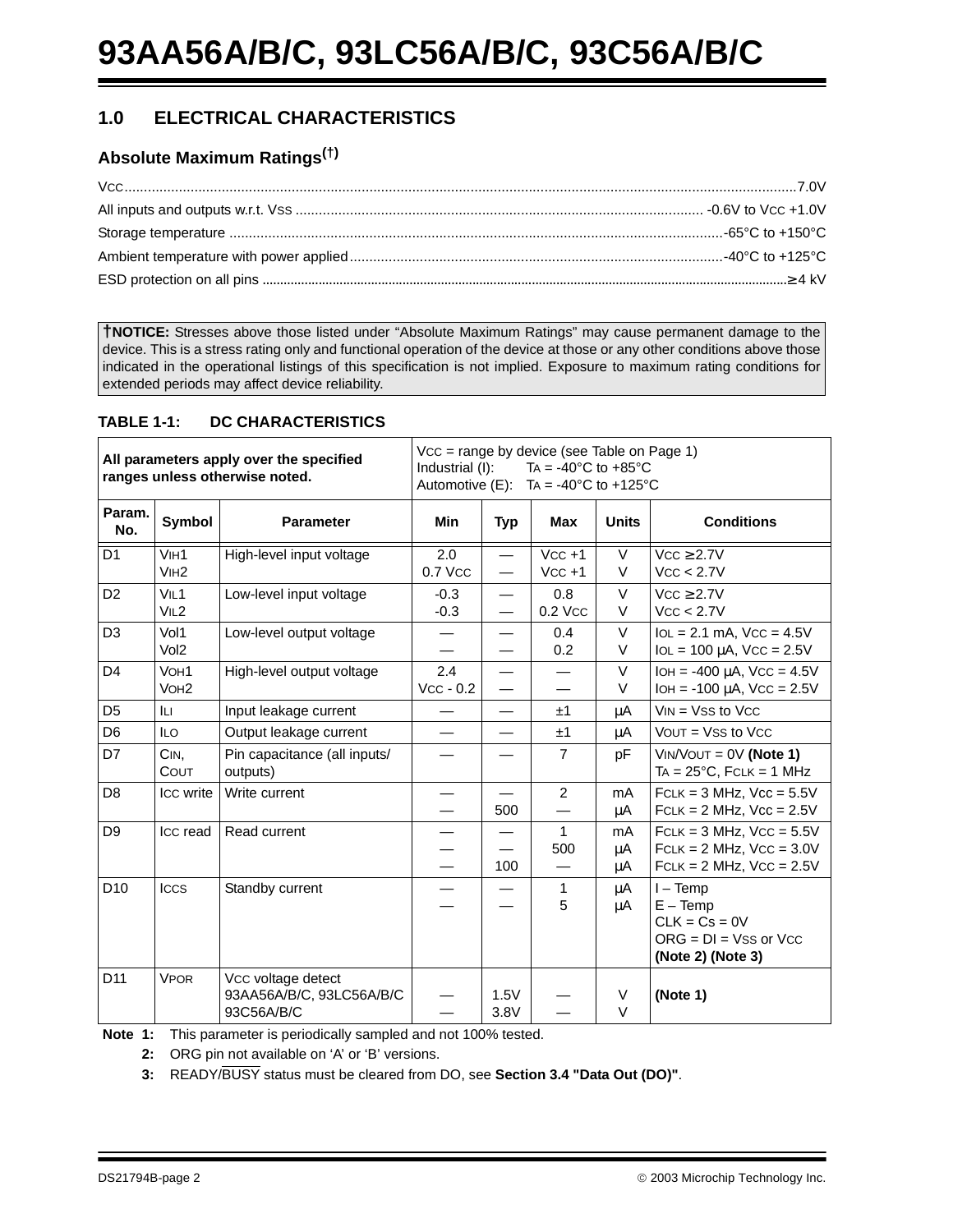#### **TABLE 1-2: AC CHARACTERISTICS**

|               |             | All parameters apply over the specified<br>ranges unless otherwise noted. | Vcc = range by device (see Table on Page 1)<br>TA = $-40^{\circ}$ C to $+85^{\circ}$ C<br>Industrial (I):<br>Automotive (E): TA = -40°C to +125°C |                                     |                          |                                                                                                                     |  |  |  |  |
|---------------|-------------|---------------------------------------------------------------------------|---------------------------------------------------------------------------------------------------------------------------------------------------|-------------------------------------|--------------------------|---------------------------------------------------------------------------------------------------------------------|--|--|--|--|
| Param.<br>No. | Symbol      | <b>Parameter</b>                                                          | <b>Min</b>                                                                                                                                        | <b>Max</b>                          | <b>Units</b>             | <b>Conditions</b>                                                                                                   |  |  |  |  |
| A1            | FCLK        | Clock frequency                                                           |                                                                                                                                                   | 3<br>$\overline{2}$<br>$\mathbf{1}$ | MHz<br><b>MHz</b><br>MHz | $4.5V \leq Vcc < 5.5V$ , 93XX56C only<br>$2.5V \leq VCC < 5.5V$<br>$1.8V \leq VCC < 2.5V$                           |  |  |  |  |
| A2            | Тскн        | Clock high time                                                           | 200<br>250<br>450                                                                                                                                 |                                     | ns<br>ns<br>ns           | $4.5V \leq Vcc < 5.5V$ , 93XX56C only<br>$2.5V \leq VCC < 5.5V$<br>$1.8V \leq VCC < 2.5V$                           |  |  |  |  |
| A3            | TCKL        | Clock low time                                                            | 100<br>200<br>450                                                                                                                                 |                                     | ns<br>ns<br>ns           | $4.5V \leq Vcc < 5.5V$ , 93XX56C only<br>$2.5V \leq VCC < 5.5V$<br>$1.8V \leq VCC < 2.5V$                           |  |  |  |  |
| A4            | <b>TCSS</b> | Chip Select setup time                                                    | 50<br>100<br>250                                                                                                                                  |                                     | ns<br>ns<br>ns           | $4.5V \leq VCC < 5.5V$<br>$2.5V \leq VCC < 4.5V$<br>$1.8V \leq VCC < 2.5V$                                          |  |  |  |  |
| A5            | TCSH        | Chip Select hold time                                                     | 0                                                                                                                                                 |                                     | ns                       | $1.8V \leq VCC < 5.5V$                                                                                              |  |  |  |  |
| A6            | TCSL        | Chip Select low time                                                      | 250                                                                                                                                               |                                     | ns                       | $1.8V \leq VCC < 5.5V$                                                                                              |  |  |  |  |
| A7            | TDIS        | Data input setup time                                                     | 50<br>100<br>250                                                                                                                                  |                                     | ns<br>ns<br>ns           | $4.5V \leq Vcc < 5.5V$ , 93XX56C only<br>$2.5V \leq VCC < 5.5V$<br>$1.8V \leq VCC < 2.5V$                           |  |  |  |  |
| A8            | Трін        | Data input hold time                                                      | 50<br>100<br>250                                                                                                                                  |                                     | ns<br>ns<br>ns           | $4.5V \leq Vcc < 5.5V$ , 93XX56C only<br>$2.5V \leq VCC < 5.5V$<br>$1.8V \leq VCC < 2.5V$                           |  |  |  |  |
| A9            | TPD         | Data output delay time                                                    |                                                                                                                                                   | 200<br>250<br>400                   | ns<br>ns<br>ns           | $4.5V \leq Vcc < 5.5V$ , CL = 100 pF<br>$2.5V \leq VCC < 4.5V$ , CL = 100 pF<br>$1.8V \leq$ Vcc < 2.5V, CL = 100 pF |  |  |  |  |
| A10           | <b>Tcz</b>  | Data output disable time                                                  |                                                                                                                                                   | 100<br>200                          | ns<br>ns                 | $4.5V \leq VCC < 5.5V$ , (Note 1)<br>$1.8V \leq VCC < 4.5V$ , (Note 1)                                              |  |  |  |  |
| A11           | <b>Tsv</b>  | Status valid time                                                         |                                                                                                                                                   | 200<br>300<br>500                   | ns<br>ns<br>ns           | $4.5V \leq VCC < 5.5V$ , CL = 100 pF<br>$2.5V \leq$ VCC < 4.5V, CL = 100 pF<br>$1.8V \leq VCC < 2.5V$ , CL = 100 pF |  |  |  |  |
| A12           | Twc         | Program cycle time                                                        |                                                                                                                                                   | 6                                   | ms                       | Erase/Write mode (AA and LC<br>versions)                                                                            |  |  |  |  |
| A13           | Twc         |                                                                           |                                                                                                                                                   | 2                                   | ms                       | Erase/Write mode<br>(93C versions)                                                                                  |  |  |  |  |
| A14           | TEC         |                                                                           |                                                                                                                                                   | 6                                   | ms                       | ERAL mode, $4.5V \leq VCC \leq 5.5V$                                                                                |  |  |  |  |
| A15           | TWL         |                                                                           |                                                                                                                                                   | 15                                  | ms                       | WRAL mode, $4.5V \leq Vcc \leq 5.5V$                                                                                |  |  |  |  |
| A16           |             | Endurance                                                                 | 1M                                                                                                                                                |                                     | cycles                   | $25^{\circ}$ C, Vcc = 5.0V, (Note 2)                                                                                |  |  |  |  |

**Note 1:** This parameter is periodically sampled and not 100% tested.

**2:** This application is not tested but ensured by characterization. For endurance estimates in a specific application, please consult the Total Endurance™ Model which may be obtained from www.microchip.com.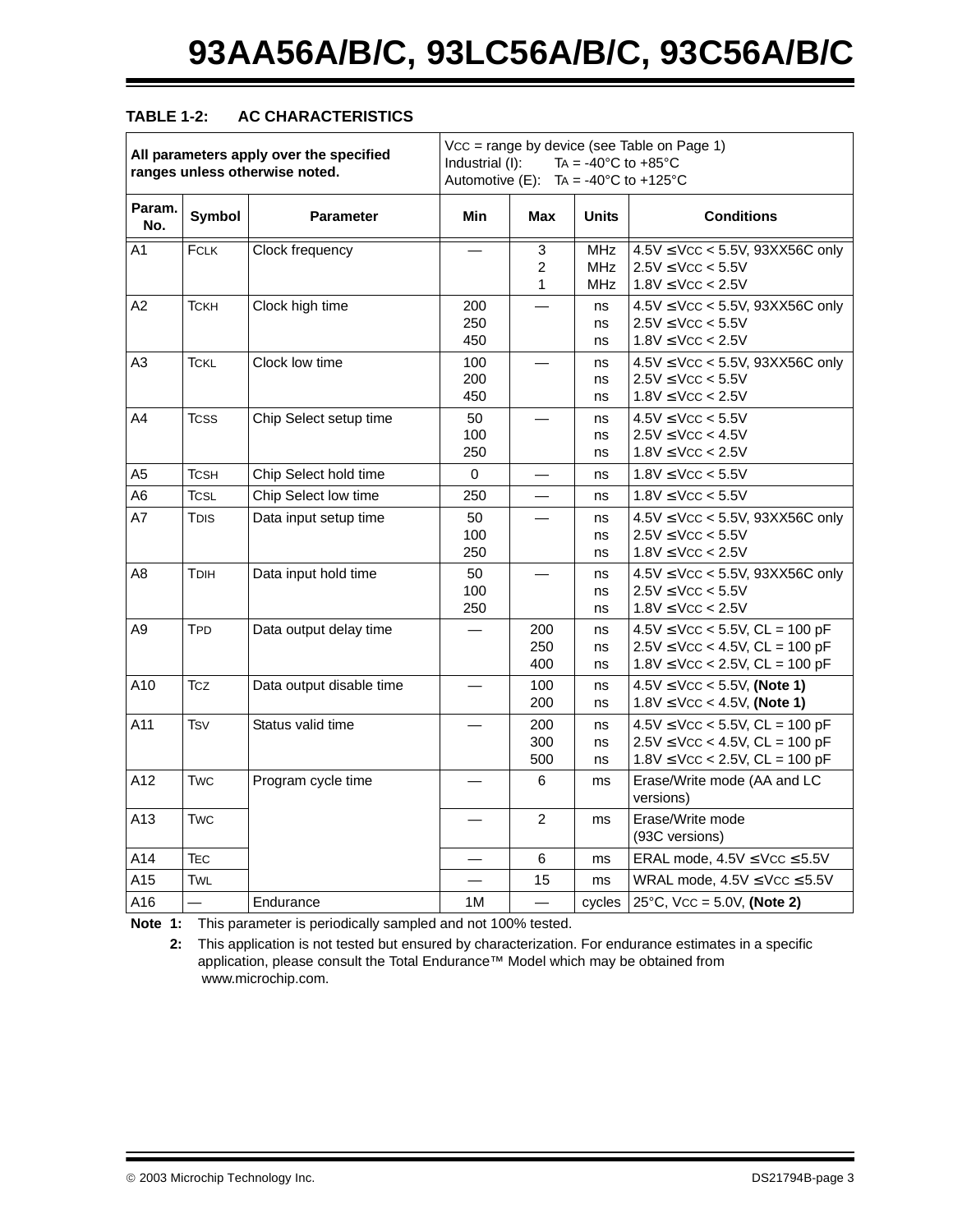# **93AA56A/B/C, 93LC56A/B/C, 93C56A/B/C**



#### **TABLE 1-3: INSTRUCTION SET FOR X 16 ORGANIZATION (93XX56B OR 93XX56C WITH ORG = 1)**

| <b>Instruction</b> | <b>SB</b> | Opcode | <b>Address</b> |          |   |                |   |              |      | Data In              | Data Out   | <b>Reg. CLK Cycles</b> |    |
|--------------------|-----------|--------|----------------|----------|---|----------------|---|--------------|------|----------------------|------------|------------------------|----|
| ERASE              |           | 11     | X              |          |   | A6 A5 A4 A3 A2 |   |              | A1   | A0                   |            | (RDY/BSY)              | 11 |
| <b>ERAL</b>        |           | 00     |                | 0        | X | x              | X | X            | X    | X                    |            | (RDY/BSY)              | 11 |
| <b>EWDS</b>        |           | 00     | $\Omega$       | $\Omega$ | X | x x            |   | $\mathsf{X}$ | X    | X                    |            | HIGH-Z                 | 11 |
| <b>EWEN</b>        |           | 00     |                |          | x | X              | X | X            | X    | X                    |            | HIGH-Z                 | 11 |
| READ               |           | 10     | X              |          |   | A6 A5 A4 A3 A2 |   |              | - A1 | A0.                  |            | $D15 - D0$             | 27 |
| WRITE              |           | 01     | X              |          |   |                |   |              |      | A6 A5 A4 A3 A2 A1 A0 | $D15 - D0$ | (RDY/BSY)              | 27 |
| WRAL               |           | 00     | $\Omega$       |          | X |                | X | X            | X    | X                    | $D15 - D0$ | (RDY/BSY)              | 27 |

#### **TABLE 1-4: INSTRUCTION SET FOR X 8 ORGANIZATION (93XX56A OR 93XX56C WITH ORG = 0)**

| <b>Instruction</b> | <b>SB</b> | Opcode |              |          |    |              | <b>Address</b> |           |   |                         | Data In   | Data Out              | Req. CLK<br><b>Cycles</b> |
|--------------------|-----------|--------|--------------|----------|----|--------------|----------------|-----------|---|-------------------------|-----------|-----------------------|---------------------------|
| ERASE              |           | 11     |              | X A7     |    |              |                |           |   | A6 A5 A4 A3 A2 A1 A0    |           | $(RDY\overline{BSY})$ | 12                        |
| ERAL               |           | 00     | $\mathbf{1}$ | $\Omega$ | X  |              |                | x x x x   | X | X                       |           | $(RDY\overline{BSY})$ | $12 \overline{ }$         |
| EWDS               |           | 00     | $\Omega$     | $\Omega$ | X. |              |                | x x x x x |   | X                       |           | HIGH-Z                | 12                        |
| EWEN               |           | 00     | 1.           |          | X. |              |                | x x x x x |   | X                       |           | HIGH-Z                | $12 \overline{ }$         |
| READ               |           | 10     | X.           | A7       |    |              |                |           |   | A6 A5 A4 A3 A2 A1 A0    |           | $D7 - D0$             | 20                        |
| WRITE              |           | 01     | X.           |          |    |              |                |           |   | A7 A6 A5 A4 A3 A2 A1 A0 | $D7 - D0$ | (RDY/BSY)             | 20                        |
| WRAL               |           | 00     | $\Omega$     |          | X  | $\mathsf{X}$ |                | X X X     |   | $X$ $X$                 | $D7 - D0$ | (RDY/BSY)             | 20                        |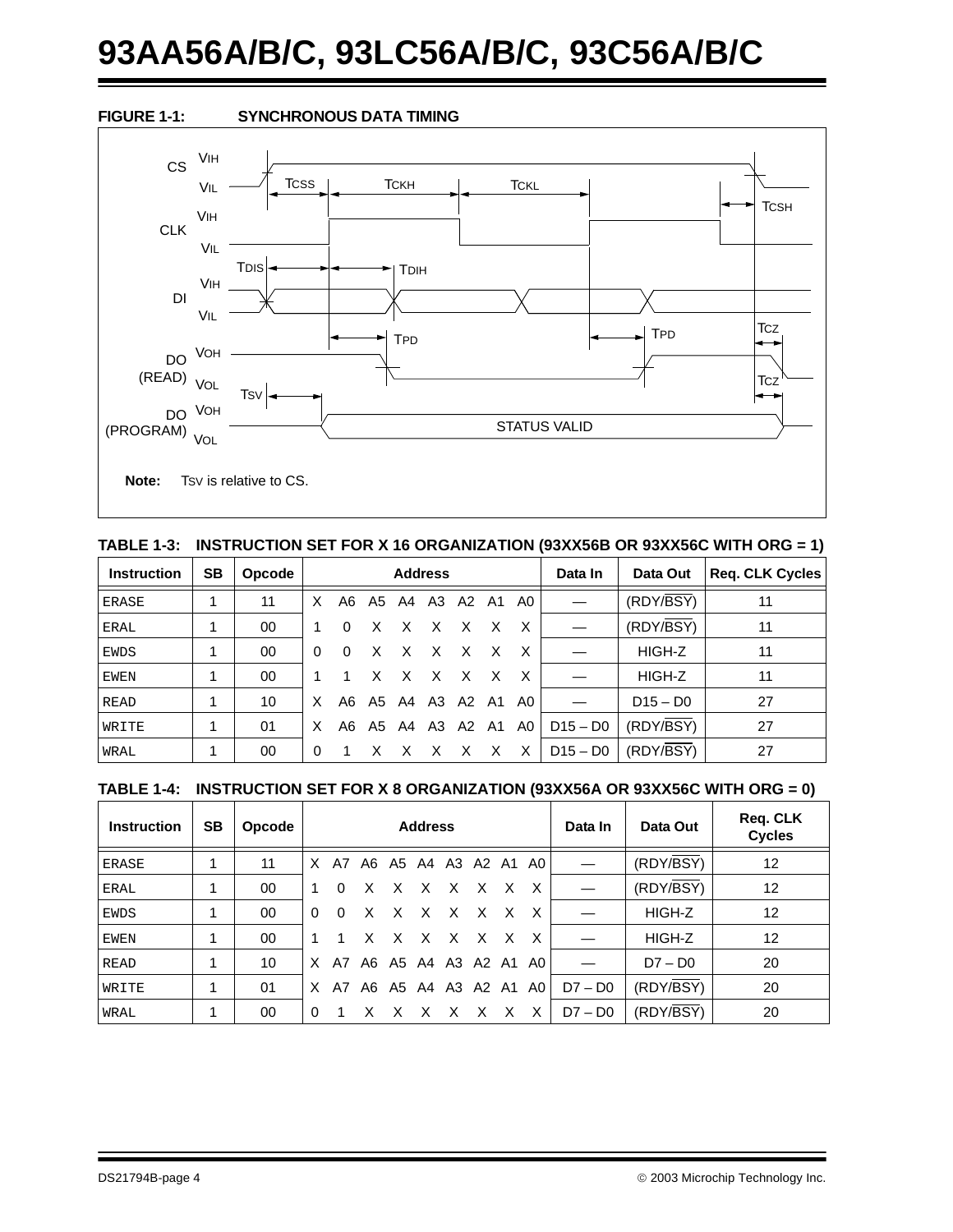## **2.0 FUNCTIONAL DESCRIPTION**

When the  $ORG^*$  pin is connected to Vcc, the  $(x16)$ organization is selected. When it is connected to ground, the (x8) organization is selected. Instructions, addresses and write data are clocked into the DI pin on the rising edge of the clock (CLK). The DO pin is normally held in a HIGH-Z state except when reading data from the device, or when checking the READY/ BUSY status during a programming operation. The READY/BUSY status can be verified during an Erase/ Write operation by polling the DO pin; DO low indicates that programming is still in progress, while DO high indicates the device is ready. DO will enter the HIGH-Z state on the falling edge of CS.

#### **2.1 START Condition**

The START bit is detected by the device if CS and DI are both high with respect to the positive edge of CLK for the first time.

Before a START condition is detected, CS, CLK, and DI may change in any combination (except to that of a START condition), without resulting in any device operation (READ, WRITE, ERASE, EWEN, EWDS, ERAL, or WRAL). As soon as CS is high, the device is no longer in Standby mode.

An instruction following a START condition will only be executed if the required opcode, address and data bits for any particular instruction are clocked in.

#### **2.2 Data In/Data Out (DI/DO)**

It is possible to connect the Data In and Data Out pins together. However, with this configuration it is possible for a "bus conflict" to occur during the "dummy zero" that precedes the Read operation, if A0 is a logic high level. Under such a condition the voltage level seen at Data Out is undefined and will depend upon the relative impedances of Data Out and the signal source driving A0. The higher the current sourcing capability of A0, the higher the voltage at the Data Out pin. In order to limit this current, a resistor should be connected between DI and DO.

#### **2.3 Data Protection**

All modes of operation are inhibited when Vcc is below a typical voltage of 1.5V for '93AA' and '93LC' devices or 3.8V for '93C' devices.

The EWEN and EWDS commands give additional protection against accidentally programming during normal operation.

**Note:** For added protection, an EWDS command should be performed after every write operation.

After power-up, the device is automatically in the EWDS mode. Therefore, an EWEN instruction must be performed before the initial ERASE or WRITE instruction can be executed.

#### **Block Diagram**

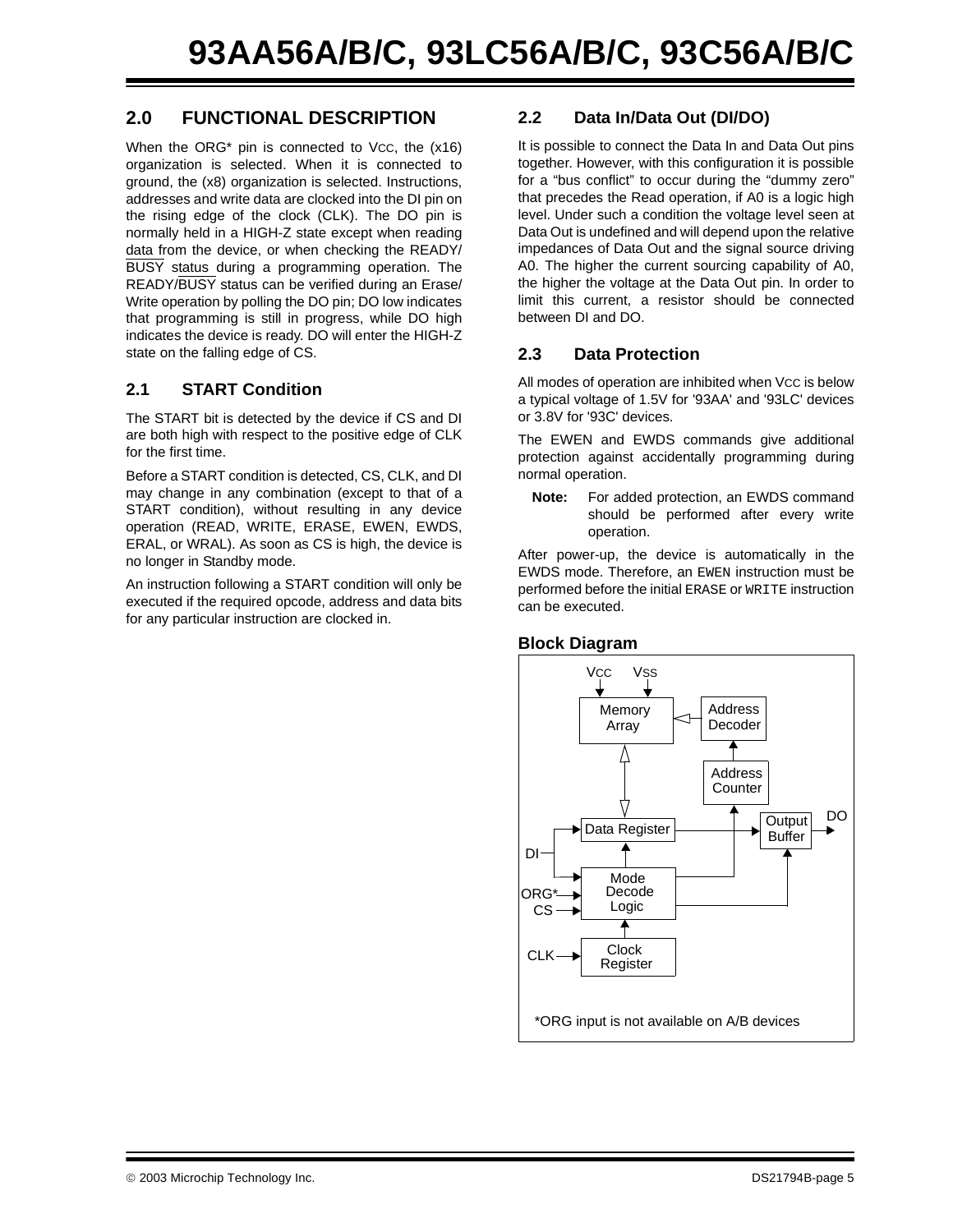## **2.4 ERASE**

The ERASE instruction forces all data bits of the specified address to the logical '1' state. CS is brought low following the loading of the last address bit. This falling edge of the CS pin initiates the self-timed programming cycle, except on '93C' devices where the rising edge of CLK before the last address bit initiates the write cycle.

The DO pin indicates the READY/BUSY status of the device if CS is brought high after a minimum of 250 ns low (TCSL). DO at logical '0' indicates that programming is still in progress. DO at logical '1' indicates that the register at the specified address has been erased and the device is ready for another instruction.

**Note:** Issuing a START bit and then taking CS low will clear the READY/BUSY status from DO.



#### **FIGURE 2-1: ERASE TIMING FOR 93AA AND 93LC DEVICES**

#### **FIGURE 2-2: ERASE TIMING FOR 93C DEVICES**

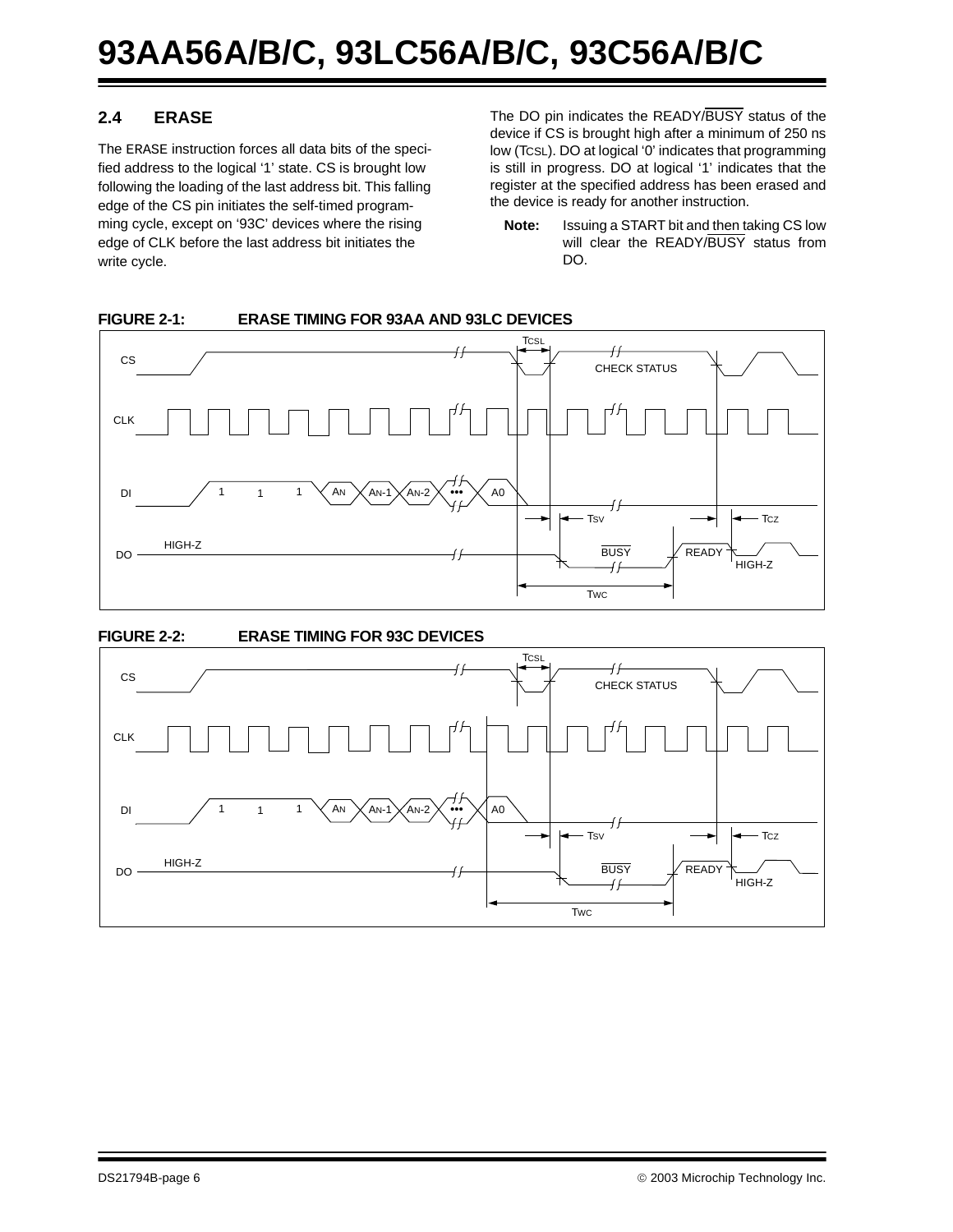### **2.5 ERASE ALL (ERAL)**

The Erase All (ERAL) instruction will erase the entire memory array to the logical '1' state. The ERAL cycle is identical to the ERASE cycle, except for the different opcode. The ERAL cycle is completely self-timed and commences at the falling edge of the CS, except on '93C' devices where the rising edge of CLK before the last data bit initiates the write cycle. Clocking of the CLK pin is not necessary after the device has entered the ERAL cycle.

The DO pin indicates the READY/BUSY status of the device, if CS is brought high after a minimum of 250 ns low (TCSL).

**Note:** Issuing a START bit and then taking CS low will clear the READY/BUSY status from DO.

Vcc must be  $\geq 4.5V$  for proper operation of ERAL.

#### **FIGURE 2-3: ERAL TIMING FOR 93AA AND 93LC DEVICES**





#### **FIGURE 2-4: ERAL TIMING FOR 93C DEVICES**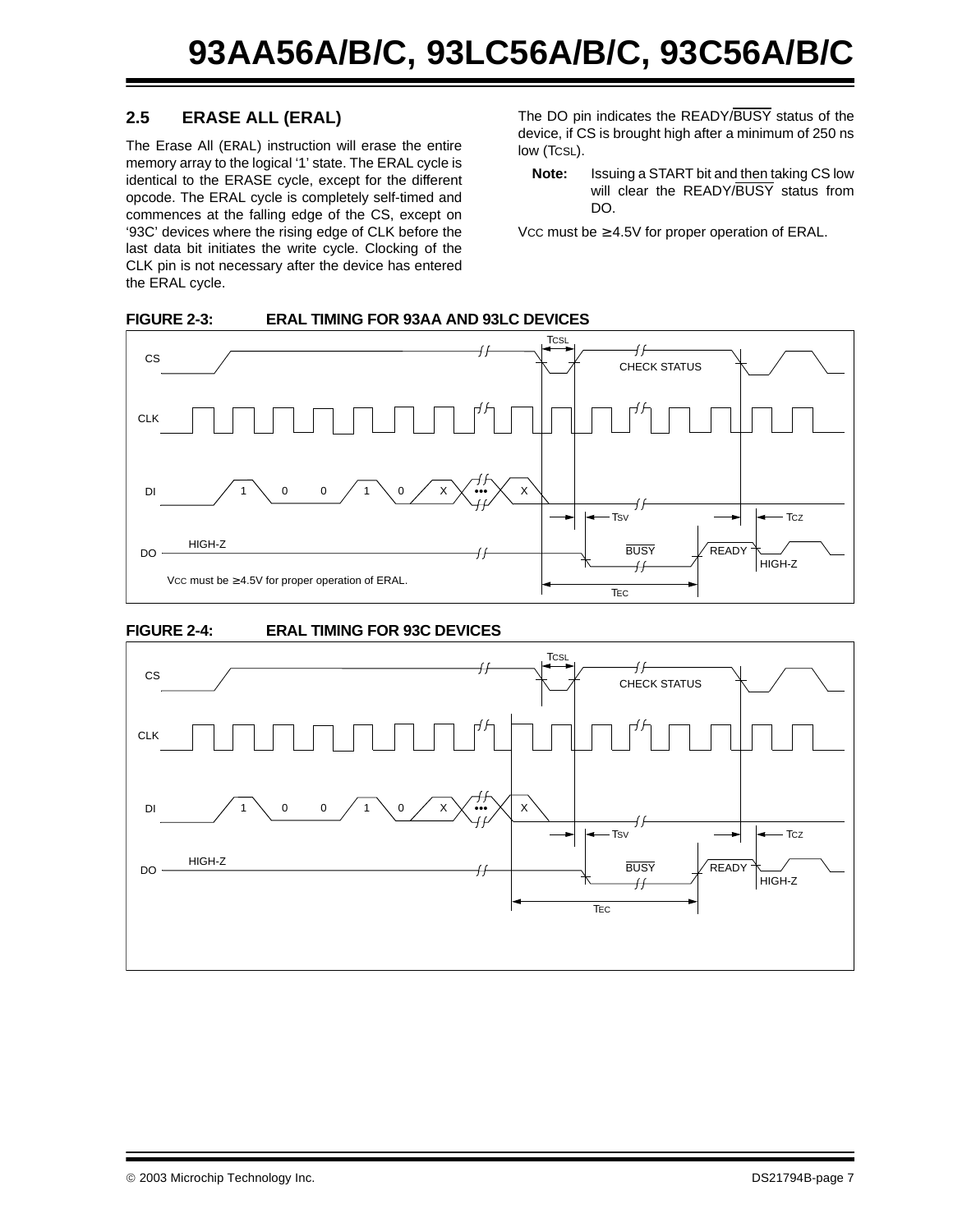#### **2.6 ERASE/WRITE DISABLE And ENABLE (EWDS/EWEN)**

The 93XX56A/B/C powers up in the ERASE/WRITE Disable (EWDS) state. All Programming modes must be preceded by an ERASE/WRITE Enable (EWEN) instruction. Once the EWEN instruction is executed, programming remains enabled until an EWDS instruction is executed or Vcc is removed from the device.

To protect against accidental data disturbance, the EWDS instruction can be used to disable all ERASE/ WRITE functions and should follow all programming operations. Execution of a READ instruction is independent of both the EWEN and EWDS instructions.



#### **FIGURE 2-5: EWDS TIMING**

#### **FIGURE 2-6: EWEN TIMING**



#### **2.7 READ**

The READ instruction outputs the serial data of the addressed memory location on the DO pin. A dummy zero bit precedes the 8-bit (If ORG pin is low or A-Version devices) or 16-bit (If ORG pin is high or B-version

devices) output string. The output data bits will toggle on the rising edge of the CLK and are stable after the specified time delay (TPD). Sequential read is possible when CS is held high. The memory data will automatically cycle to the next register and output sequentially.

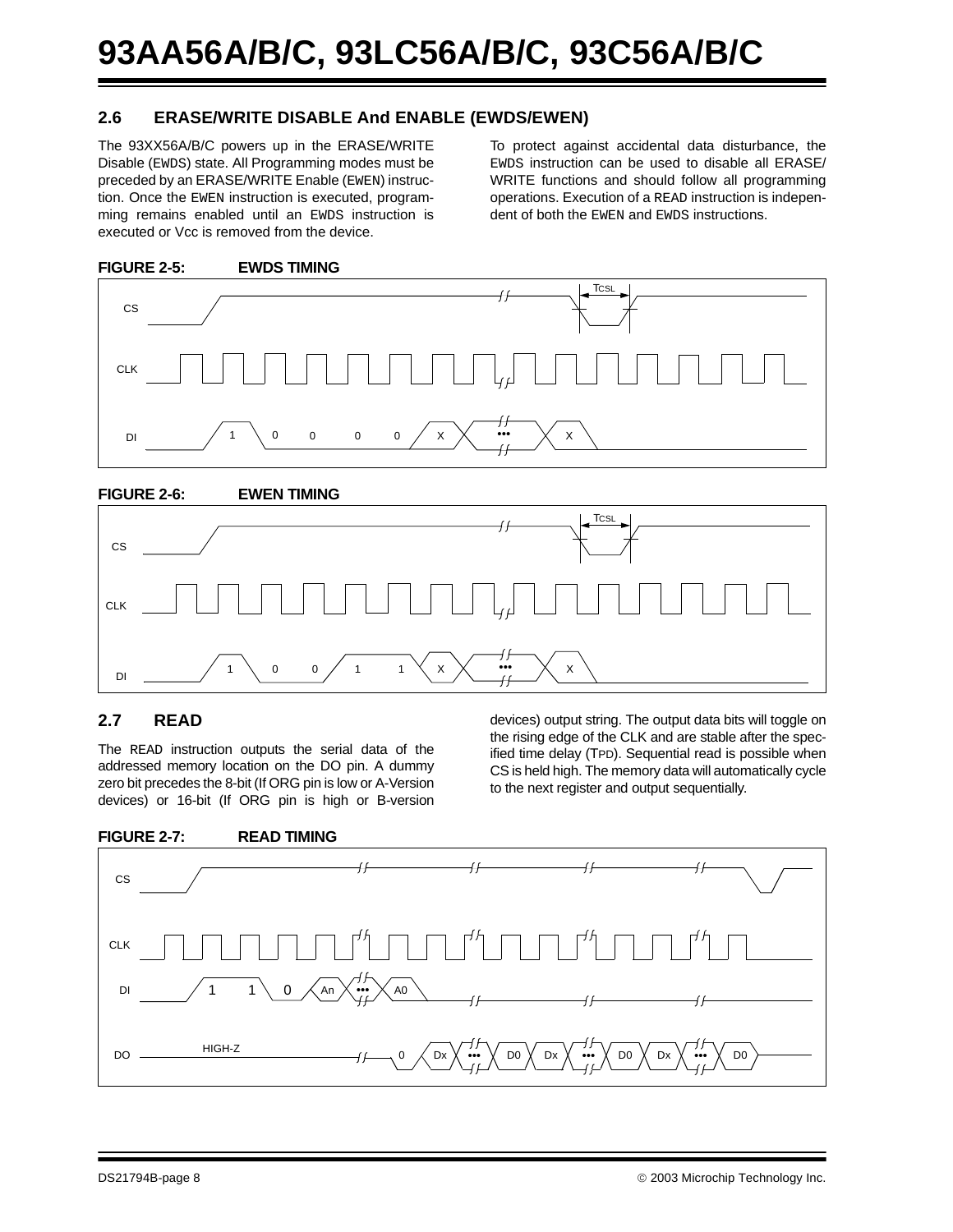#### **2.8 WRITE**

The WRITE instruction is followed by 8 bits (If ORG is low or A-version devices) or 16 bits (If ORG pin is high or B-version devices) of data which are written into the specified address. For 93AA56A/B/C and 93LC56A/B/C devices, after the last data bit is clocked into DI, the falling edge of CS initiates the self-timed auto-erase and programming cycle. For 93C56A/B/C devices, the selftimed auto-erase and programming cycle is initiated by the rising edge of CLK on the last data bit.

The DO pin indicates the READY/BUSY status of the device, if CS is brought high after a minimum of 250 ns low (TCSL). DO at logical '0' indicates that programming is still in progress. DO at logical '1' indicates that the register at the specified address has been written with the data specified and the device is ready for another instruction.

**Note:** Issuing a START bit and then taking CS low will clear the READY/BUSY status from DO.



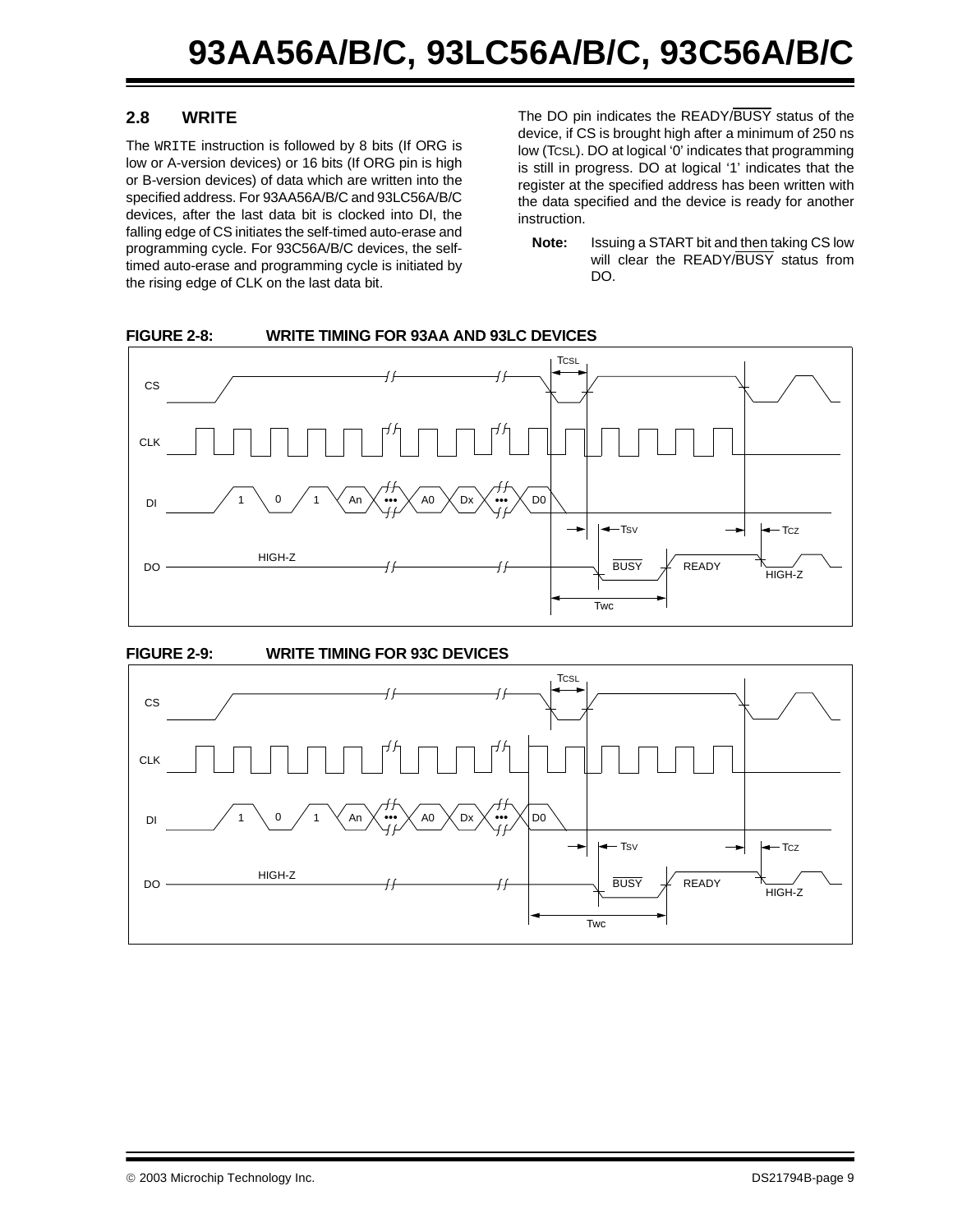### **2.9 WRITE ALL (WRAL)**

The Write All (WRAL) instruction will write the entire memory array with the data specified in the command. For 93AA56A/B/C and 93LC56A/B/C devices, after the last data bit is clocked into DI, the falling edge of CS initiates the self-timed auto-erase and programming cycle. For 93C56A/B/C devices, the self-timed autoerase and programming cycle is initiated by the rising edge of CLK on the last data bit. Clocking of the CLK pin is not necessary after the device has entered the WRAL cycle. The WRAL command does include an automatic ERAL cycle for the device. Therefore, the WRAL instruction does not require an ERAL instruction but the chip must be in the EWEN status.

The DO pin indicates the READY/BUSY status of the device if CS is brought high after a minimum of 250 ns low (TCSL).

**Note:** Issuing a START bit and then taking CS low will clear the READY/BUSY status from DO.

Vcc must be  $\geq 4.5V$  for proper operation of WRAL.

#### **FIGURE 2-10: WRAL TIMING FOR 93AA AND 93LC DEVICES**





#### **FIGURE 2-11: WRAL TIMING FOR 93C DEVICES**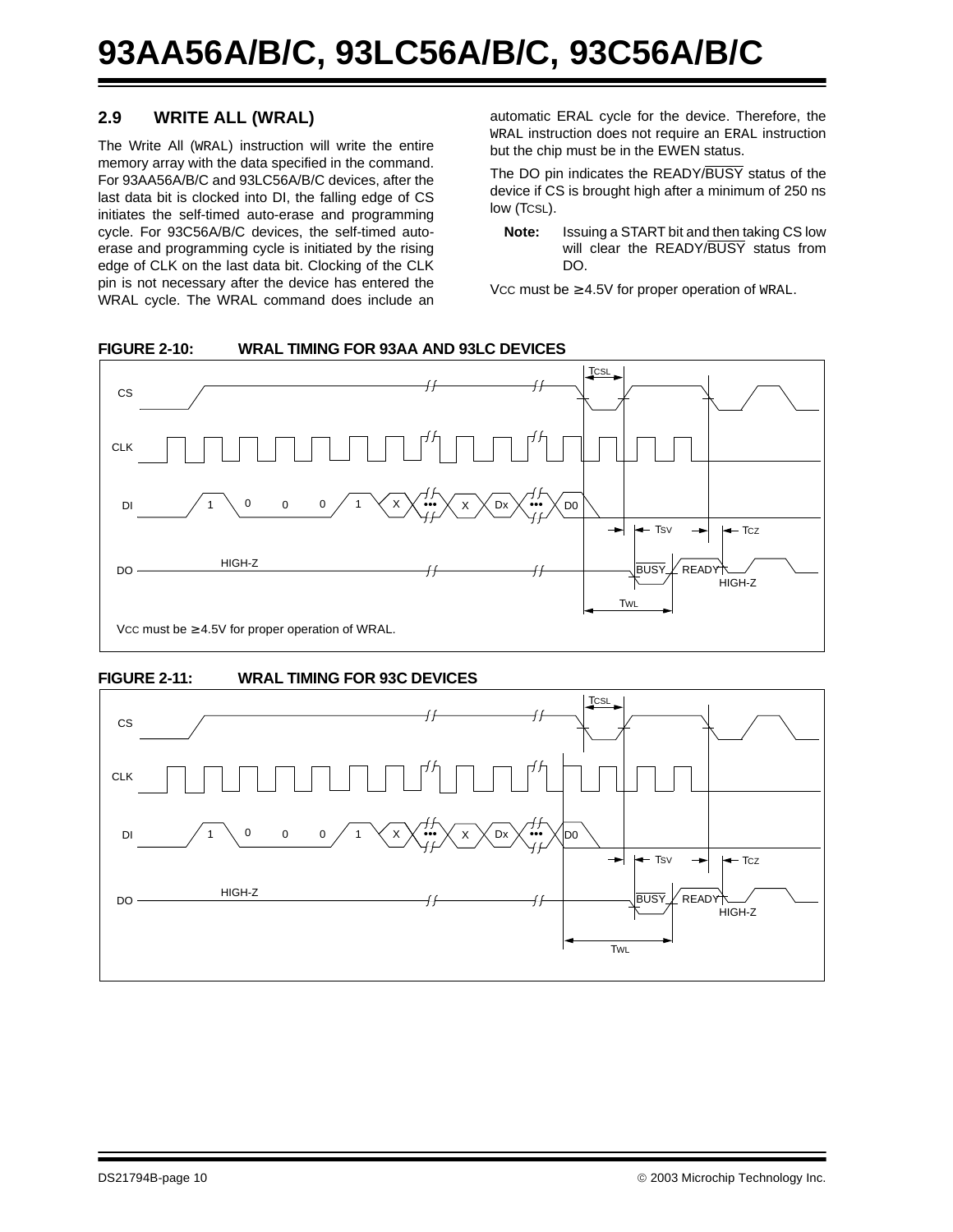### **3.0 PIN DESCRIPTIONS**

#### **TABLE 3-1: PIN DESCRIPTIONS**

| <b>Name</b> | SOIC/PDIP/<br><b>MSOP/TSSOP</b> | <b>SOT-23</b> | <b>Rotated SOIC</b> | <b>Function</b>                                              |
|-------------|---------------------------------|---------------|---------------------|--------------------------------------------------------------|
| <b>CS</b>   |                                 | 5             | 3                   | Chip Select                                                  |
| <b>CLK</b>  | 2                               | 4             | 4                   | <b>Serial Clock</b>                                          |
| DI          | 3                               | 3             | 5                   | Data In                                                      |
| DO          | 4                               |               | 6                   | Data Out                                                     |
| <b>VSS</b>  | 5                               | 2             | 7                   | Ground                                                       |
| ORG/NC      | 6                               | N/A           | 8                   | Organization / 93XX56C<br>No Internal Connection / 93XX56A/B |
| <b>NC</b>   |                                 | N/A           |                     | No Internal Connection                                       |
| <b>VCC</b>  | 8                               | 6             | 2                   | Power Supply                                                 |

#### **3.1 Chip Select (CS)**

A high level selects the device; a low level deselects the device and forces it into Standby mode. However, a programming cycle which is already in progress will be completed, regardless of the Chip Select (CS) input signal. If CS is brought low during a program cycle, the device will go into Standby mode as soon as the programming cycle is completed.

CS must be low for 250 ns minimum (TCSL) between consecutive instructions. If CS is low, the internal control logic is held in a Reset status.

### **3.2 Serial Clock (CLK)**

The Serial Clock is used to synchronize the communication between a master device and the 93XX series device. Opcodes, address and data bits are clocked in on the positive edge of CLK. Data bits are also clocked out on the positive edge of CLK.

CLK can be stopped anywhere in the transmission sequence (at high or low level) and can be continued anytime with respect to clock high time (TCKH) and clock low time (TCKL). This gives the controlling master freedom in preparing opcode, address and data.

CLK is a "Don't Care" if CS is low (device deselected). If CS is high, but the START condition has not been detected  $(DI = 0)$ , any number of clock cycles can be received by the device without changing its status (i.e., waiting for a START condition).

CLK cycles are not required during the self-timed WRITE (i.e., auto ERASE/WRITE) cycle.

After detection of a START condition the specified number of clock cycles (respectively low to high transitions of CLK) must be provided. These clock cycles are required to clock in all required opcode, address and data bits before an instruction is executed. CLK and DI then become don't care inputs waiting for a new START condition to be detected.

#### **3.3 Data In (DI)**

Data In (DI) is used to clock in a START bit, opcode, address and data synchronously with the CLK input.

### <span id="page-10-0"></span>**3.4 Data Out (DO)**

Data Out (DO) is used in the Read mode to output data synchronously with the CLK input (TPD after the positive edge of CLK).

This pin also provides READY/BUSY status information during ERASE and WRITE cycles. READY/BUSY status information is available on the DO pin if CS is brought high after being low for minimum Chip Select low time (TCSL) and an ERASE or WRITE operation has been initiated.

The Status signal is not available on DO, if CS is held low during the entire ERASE or WRITE cycle. In this case, DO is in the HIGH-Z mode. If status is checked after the ERASE/WRITE cycle, the data line will be high to indicate the device is ready.

**Note:** Issuing a START bit and then taking CS low will clear the READY/BUSY status from DO.

### **3.5 Organization (ORG)**

When the ORG pin is connected to Vcc or Logic HI, the (x16) memory organization is selected. When the ORG pin is tied to VSS or Logic LO, the (x8) memory organization is selected. For proper operation, ORG must be tied to a valid logic level.

93XX56A devices are always x8 organization and 93XX56B devices are always x16 organization.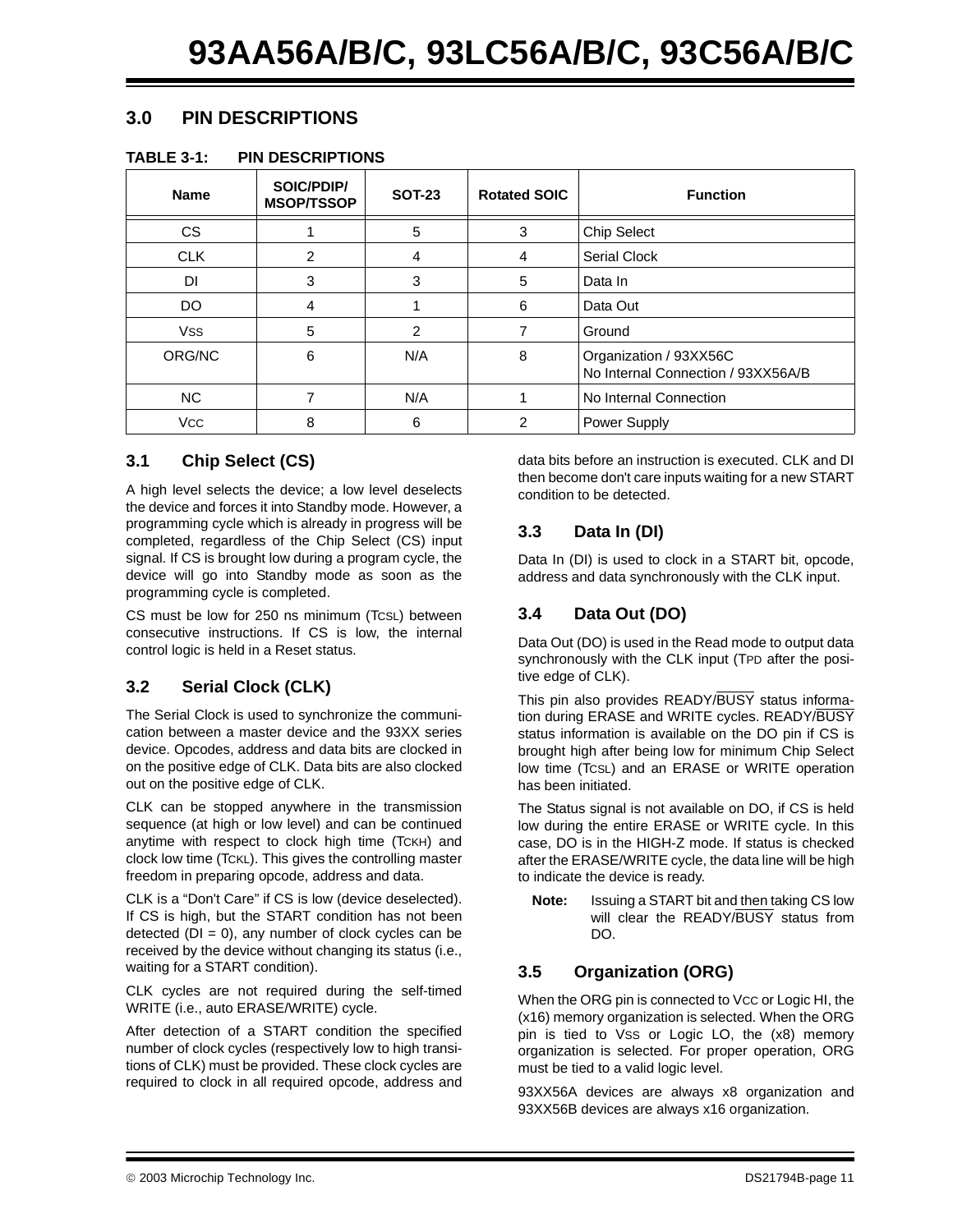## **4.0 PACKAGING INFORMATION**

#### **4.1 Package Marking Information**



XXXXXNNN XXXXXXXX

<u>nnnn</u>

8-Lead PDIP

 $\mathbf{1}$  $\perp$  $\perp$ 

 $\Box$   $\Box$   $\Box$ 

**X**YYWW

U U U U

8-Lead SOIC

XXXXYYWW XXXXXXXX

 $\subseteq \mathbf{\Omega}$  NNN

**W** NNN

8-Lead TSSOP

XXXX **TYWW** 

 $\Box$ 

 $\overline{\phantom{0}}$ 



6-Lead SOT-23 Example:



| <b>MSOP 1st Line Marking Codes</b>                                   |          |                 |  |  |  |  |  |
|----------------------------------------------------------------------|----------|-----------------|--|--|--|--|--|
| Device                                                               | std mark | Pb-free<br>mark |  |  |  |  |  |
| 93AA56A                                                              | 3A56AT   | GA56AT          |  |  |  |  |  |
| 93AA56B                                                              | 3A56BT   | GA56BT          |  |  |  |  |  |
| 93AA56C                                                              | 3A56CT   | GA56CT          |  |  |  |  |  |
| 93LC56A                                                              | 3L56AT   | GL56AT          |  |  |  |  |  |
| 93LC56B                                                              | 3L56BT   | GL56BT          |  |  |  |  |  |
| 93LC56C                                                              | 3L56CT   | GL56CT          |  |  |  |  |  |
| 93C56A                                                               | 3C56AT   | GC56AT          |  |  |  |  |  |
| 93C56B                                                               | 3C56BT   | GC56BT          |  |  |  |  |  |
| 93C56C                                                               | 3C56CT   | GC56CT          |  |  |  |  |  |
| $T =$ blank for commercial, "I" for Industrial,<br>"E" for Extended. |          |                 |  |  |  |  |  |

| SOT23 Marking Codes                                                  |        |        |  |  |  |  |  |
|----------------------------------------------------------------------|--------|--------|--|--|--|--|--|
| Device                                                               | I-temp | E-temp |  |  |  |  |  |
| 93AA56A                                                              | 2BNN   |        |  |  |  |  |  |
| 93AA56B                                                              | 2LNN   |        |  |  |  |  |  |
| 93LC56A                                                              | 2ENN   | 2FNN   |  |  |  |  |  |
| 93LC56B                                                              | 2PNN   | 2RNN   |  |  |  |  |  |
| 93C56A                                                               | 2HNN   | 2JNN   |  |  |  |  |  |
| 93C56B<br>2TNN<br>2UNN                                               |        |        |  |  |  |  |  |
| Pb-free topside mark is same; Pb-free<br>noted only on carton label. |        |        |  |  |  |  |  |

<u>nn nn</u> 93LC56B



Example:

Example:

| 93LC56B<br>I/SN 0228 |
|----------------------|
| 1L7                  |
|                      |

| <b>TSSOP 1st Line Marking Codes</b>    |          |                 |  |  |  |  |  |
|----------------------------------------|----------|-----------------|--|--|--|--|--|
| Device                                 | std mark | Pb-free<br>mark |  |  |  |  |  |
| 93AA56A                                | A56A     | GABA            |  |  |  |  |  |
| 93AA56B                                | A56B     | GABB            |  |  |  |  |  |
| 93AA56C                                | A56C     | GABC            |  |  |  |  |  |
| 93LC56A                                | L56A     | <b>GLBA</b>     |  |  |  |  |  |
| 93LC56B                                | L56B     | <b>GLBB</b>     |  |  |  |  |  |
| 93LC56C                                | L56C     | GLBC            |  |  |  |  |  |
| 93C56A                                 | C56A     | GCBA            |  |  |  |  |  |
| 93C56B                                 | C56B     | GCBB            |  |  |  |  |  |
| 93C56C                                 | C56C     | GCBC            |  |  |  |  |  |
| Temperature grade is marked on line 2. |          |                 |  |  |  |  |  |

|       |            | <b>Legend:</b> XXX Part number<br>Temperature                                                       |
|-------|------------|-----------------------------------------------------------------------------------------------------|
|       | Blank      | Commercial                                                                                          |
|       |            | Industrial                                                                                          |
|       | Е          | Extended                                                                                            |
|       | YY         | Year code (last 2 digits of calendar year) except TSSOP<br>and MSOP which use only the last 1 digit |
|       | <b>WW</b>  | Week code (week of January 1 is week '01')                                                          |
|       | <b>NNN</b> | Alphanumeric traceability code                                                                      |
| Note: |            | Custom marking available.                                                                           |

**1L7** 

L56B I228

 $\Box$ 

 $\overline{\phantom{0}}$ 

٦

Example: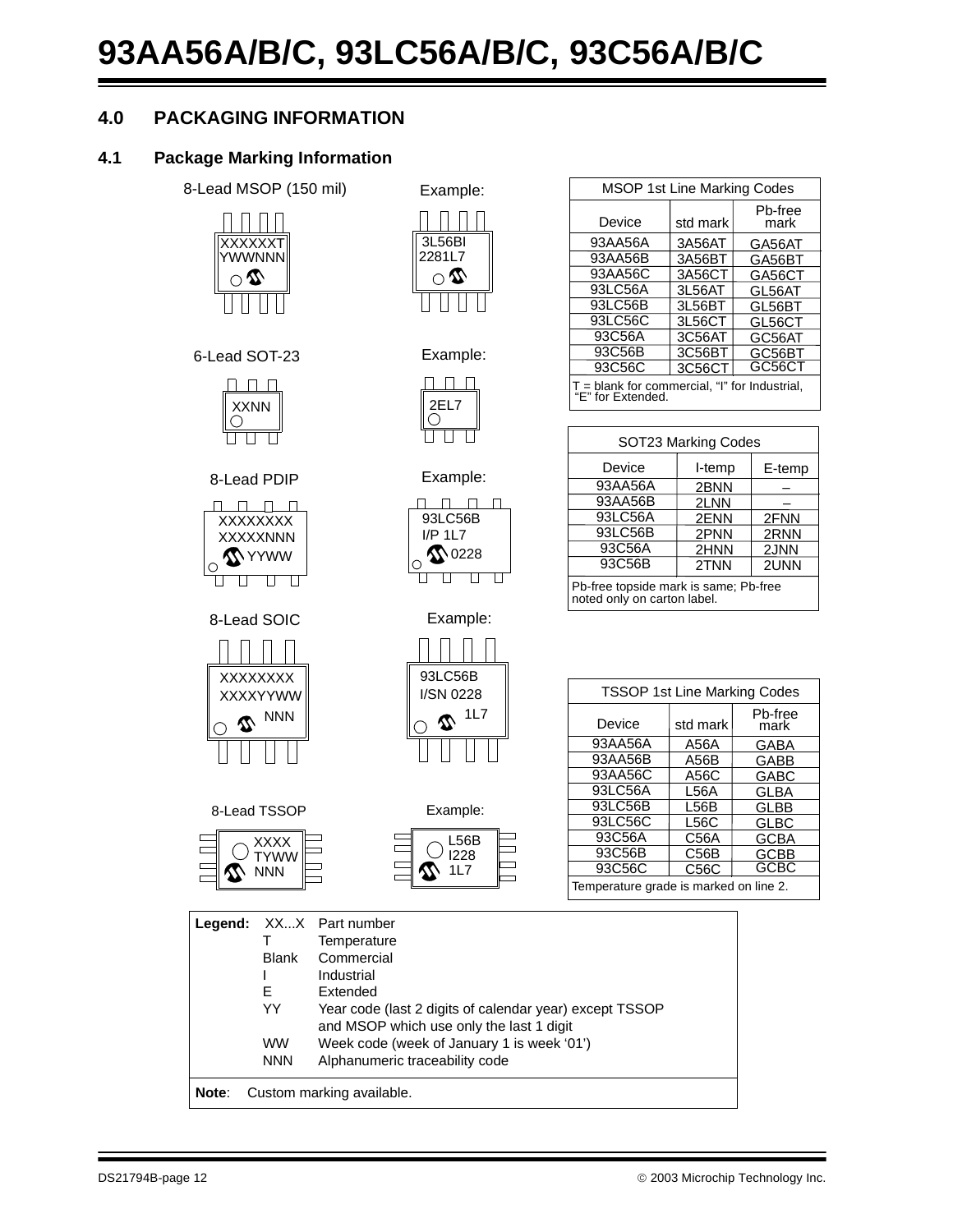#### **8-Lead Plastic Micro Small Outline Package (MS) (MSOP)**





|                          | Units                   |             | <b>INCHES</b> |              | MILLIMETERS* |            |              |  |
|--------------------------|-------------------------|-------------|---------------|--------------|--------------|------------|--------------|--|
|                          | <b>Dimension Limits</b> |             |               | <b>MAX</b>   | MIN          | <b>NOM</b> | <b>MAX</b>   |  |
| Number of Pins           | n                       |             | 8             |              |              | 8          |              |  |
| Pitch                    | р                       |             | .026 BSC      |              |              | 0.65 BSC   |              |  |
| Overall Height           | A                       |             |               | .043         |              |            | 1.10         |  |
| Molded Package Thickness | A <sub>2</sub>          | .030        | .033          | .037         | 0.75         | 0.85       | 0.95         |  |
| Standoff                 | A1                      | .000        |               | .006         | 0.00         |            | 0.15         |  |
| Overall Width            | E                       |             | .193 TYP.     |              | 4.90 BSC     |            |              |  |
| Molded Package Width     | E1                      |             | .118 BSC      |              |              | 3.00 BSC   |              |  |
| Overall Length           | D                       |             | .118 BSC      |              | 3.00 BSC     |            |              |  |
| Foot Length              | L                       | .016        | .024          | .031         | 0.40         | 0.60       | 0.80         |  |
| Footprint (Reference)    | F                       |             | .037 REF      |              | 0.95 REF     |            |              |  |
| Foot Angle               | φ                       | $0^{\circ}$ |               | 8°           | $0^{\circ}$  |            | $8^{\circ}$  |  |
| <b>Lead Thickness</b>    | с                       | .003        | .006          | .009         | 0.08         | ۰          | 0.23         |  |
| Lead Width               | B                       | .009        | .012          | .016         | 0.22         |            | 0.40         |  |
| Mold Draft Angle Top     | $\alpha$                | $5^\circ$   |               | $15^{\circ}$ | $5^\circ$    |            | $15^{\circ}$ |  |
| Mold Draft Angle Bottom  | β                       | $5^{\circ}$ | -             | $15^{\circ}$ | $5^{\circ}$  | -          | $15^{\circ}$ |  |

\*Controlling Parameter

Notes:

Dimensions D and E1 do not include mold flash or protrusions. Mold flash or protrusions shall not exceed .010" (0.254mm) per side.

JEDEC Equivalent: MO-187

Drawing No. C04-111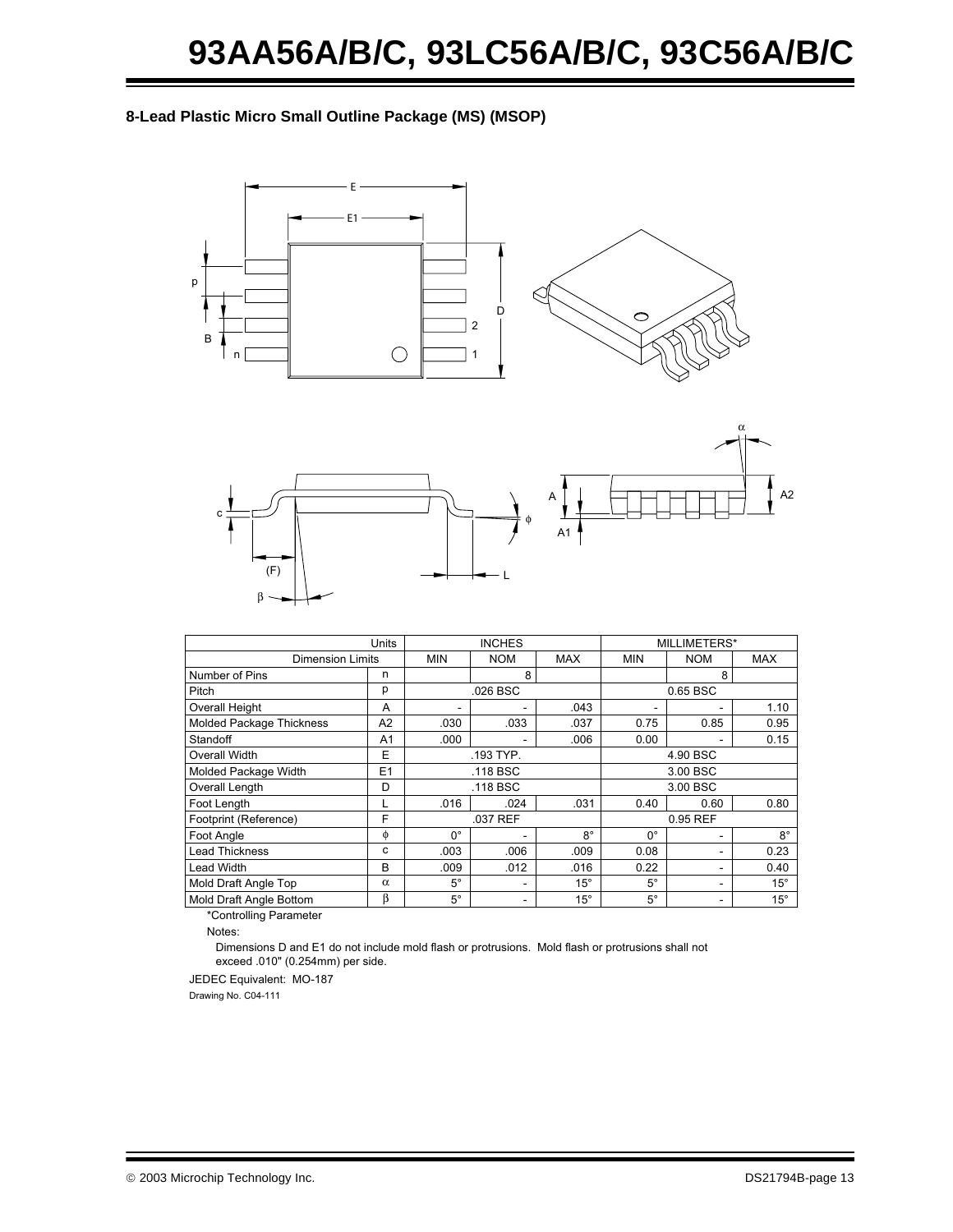**6-Lead Plastic Small Outline Transistor (OT) (SOT-23)**









|                                 | <b>Units</b>   |            | <b>INCHES*</b> |            |            | <b>MILLIMETERS</b> |      |
|---------------------------------|----------------|------------|----------------|------------|------------|--------------------|------|
| <b>Dimension Limits</b>         |                | <b>MIN</b> | <b>NOM</b>     | <b>MAX</b> | <b>MIN</b> | <b>NOM</b>         | MAX  |
| Number of Pins                  | n              |            | 6              |            |            | 6                  |      |
| Pitch                           | р              |            | .038           |            |            | 0.95               |      |
| Outside lead pitch (basic)      | p1             |            | .075           |            |            | 1.90               |      |
| <b>Overall Height</b>           | A              | .035       | .046           | .057       | 0.90       | 1.18               | 1.45 |
| <b>Molded Package Thickness</b> | A2             | .035       | .043           | .051       | 0.90       | 1.10               | 1.30 |
| Standoff                        | A1             | .000       | .003           | .006       | 0.00       | 0.08               | 0.15 |
| Overall Width                   | E              | .102       | .110           | .118       | 2.60       | 2.80               | 3.00 |
| Molded Package Width            | E <sub>1</sub> | .059       | .064           | .069       | 1.50       | 1.63               | 1.75 |
| Overall Length                  | D              | .110       | .116           | .122       | 2.80       | 2.95               | 3.10 |
| Foot Length                     | L              | .014       | .018           | .022       | 0.35       | 0.45               | 0.55 |
| Foot Angle                      | φ              | $\Omega$   | 5              | 10         | 0          | 5                  | 10   |
| <b>Lead Thickness</b>           | c              | .004       | .006           | .008       | 0.09       | 0.15               | 0.20 |
| <b>Lead Width</b>               | в              | .014       | .017           | .020       | 0.35       | 0.43               | 0.50 |
| Mold Draft Angle Top            | $\alpha$       |            | 5              | 10         | 0          | 5                  | 10   |
| Mold Draft Angle Bottom         | β              | $\Omega$   | 5              | 10         | 0          | 5                  | 10   |

\*Controlling Parameter

Notes:

exceed .005" (0.127mm) per side. Dimensions D and E1 do not include mold flash or protrusions. Mold flash or protrusions shall not

JEITA (formerly EIAJ) equivalent: SC-74A Drawing No. C04-120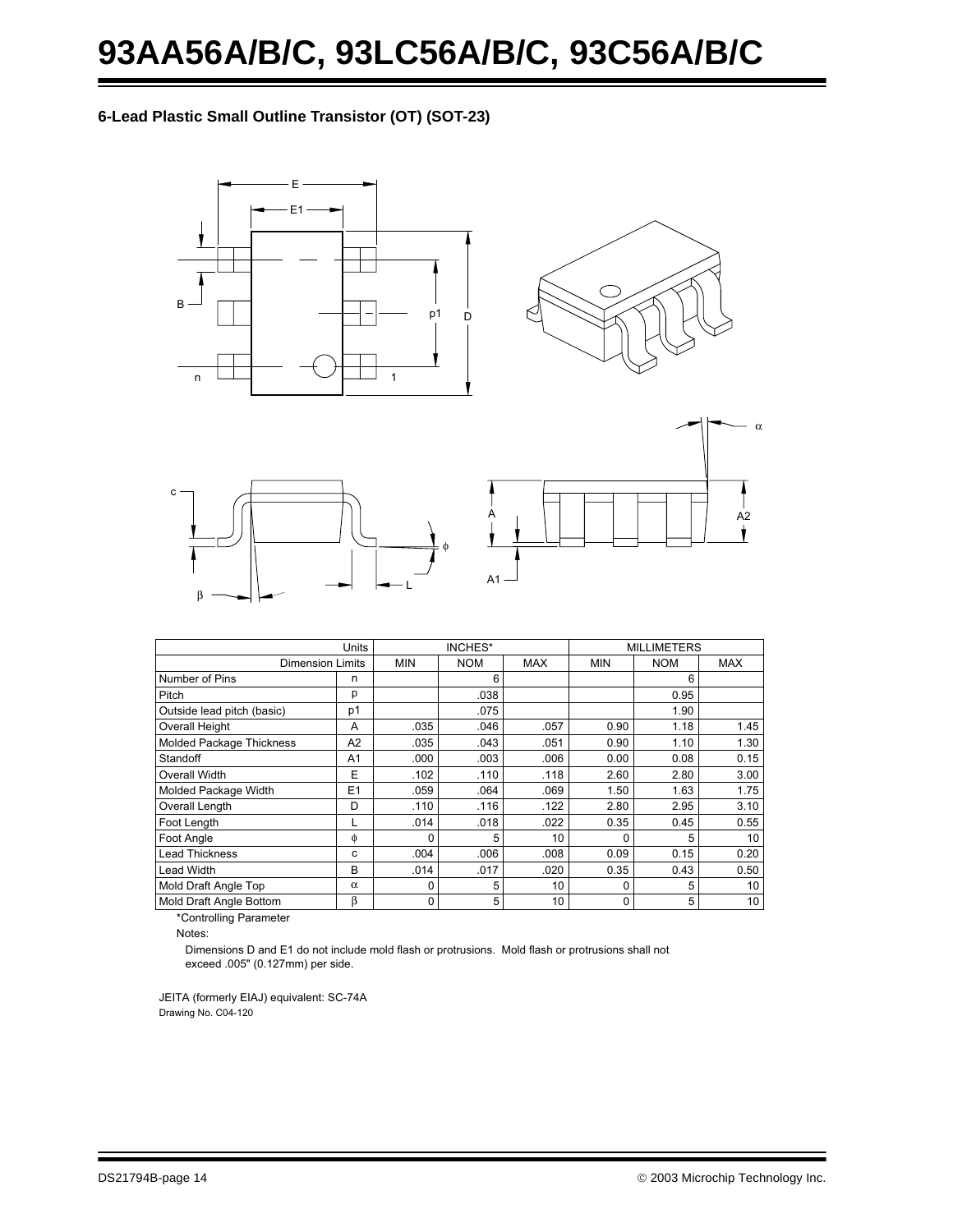**8-Lead Plastic Dual In-line (P) – 300 mil (PDIP)**







|                                 | Units          | INCHES*    |            |            | <b>MILLIMETERS</b> |            |                 |
|---------------------------------|----------------|------------|------------|------------|--------------------|------------|-----------------|
| <b>Dimension Limits</b>         |                | <b>MIN</b> | <b>NOM</b> | <b>MAX</b> | <b>MIN</b>         | <b>NOM</b> | <b>MAX</b>      |
| Number of Pins                  | n              |            | 8          |            |                    | 8          |                 |
| Pitch                           | р              |            | .100       |            |                    | 2.54       |                 |
| Top to Seating Plane            | A              | .140       | .155       | .170       | 3.56               | 3.94       | 4.32            |
| Molded Package Thickness        | A <sub>2</sub> | .115       | .130       | .145       | 2.92               | 3.30       | 3.68            |
| Base to Seating Plane           | A <sub>1</sub> | .015       |            |            | 0.38               |            |                 |
| Shoulder to Shoulder Width      | E              | .300       | .313       | .325       | 7.62               | 7.94       | 8.26            |
| Molded Package Width            | E1             | .240       | .250       | .260       | 6.10               | 6.35       | 6.60            |
| Overall Length                  | D              | .360       | .373       | .385       | 9.14               | 9.46       | 9.78            |
| Tip to Seating Plane            |                | .125       | .130       | .135       | 3.18               | 3.30       | 3.43            |
| <b>Lead Thickness</b>           | c              | .008       | .012       | .015       | 0.20               | 0.29       | 0.38            |
| <b>Upper Lead Width</b>         | <b>B1</b>      | .045       | .058       | .070       | 1.14               | 1.46       | 1.78            |
| Lower Lead Width                | B              | .014       | .018       | .022       | 0.36               | 0.46       | 0.56            |
| ş<br><b>Overall Row Spacing</b> | eB             | .310       | .370       | .430       | 7.87               | 9.40       | 10.92           |
| Mold Draft Angle Top            | $\alpha$       | 5          | 10         | 15         | 5                  | 10         | 15              |
| Mold Draft Angle Bottom         | β              | 5          | 10         | 15         | 5                  | 10         | 15 <sup>1</sup> |

Controlling Parameter § Significant Characteristic

Notes:

Dimensions D and E1 do not include mold flash or protrusions. Mold flash or protrusions shall not exceed .010" (0.254mm) per side.

JEDEC Equivalent: MS-001

Drawing No. C04-018

2003 Microchip Technology Inc. DS21794B-page 15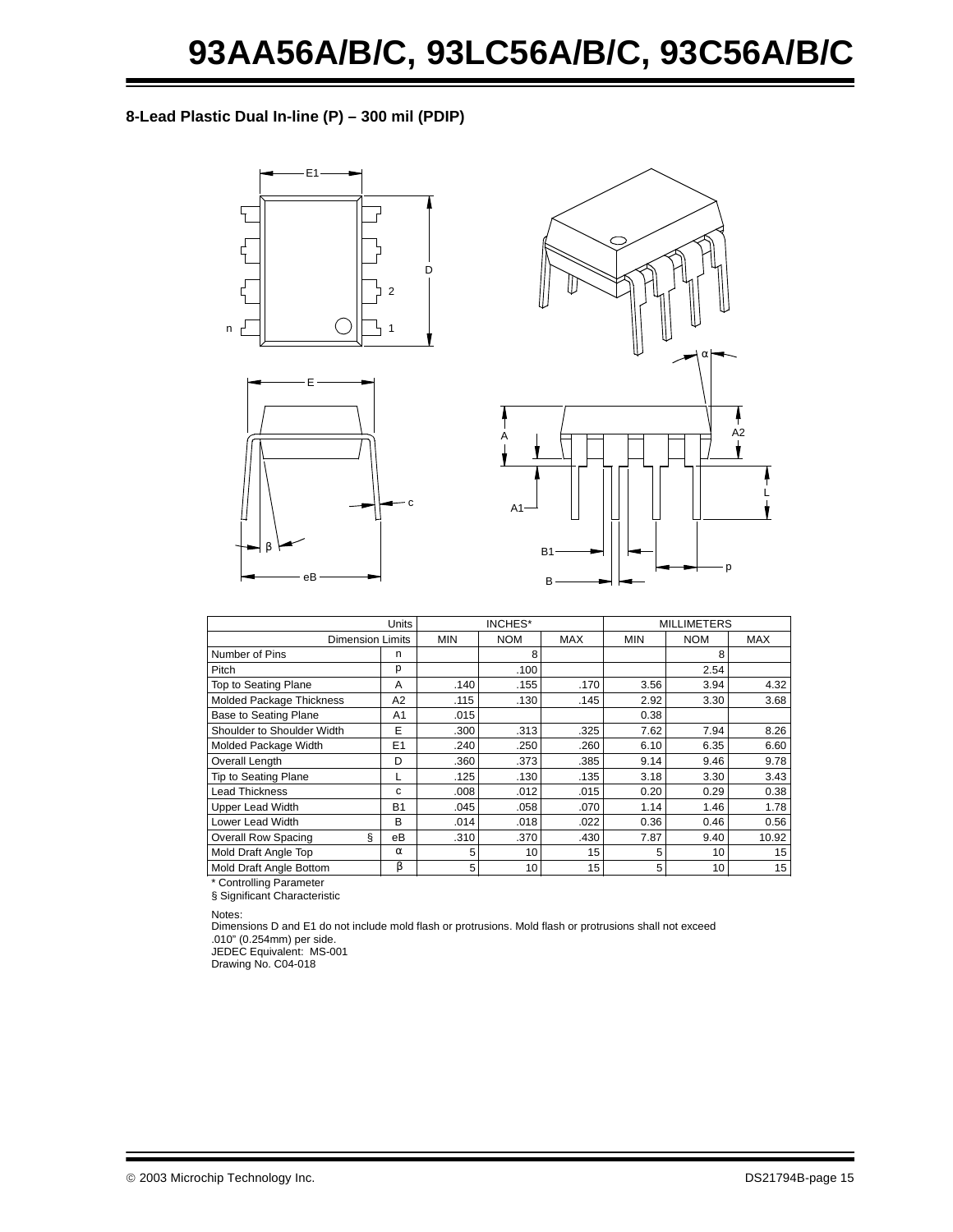# **93AA56A/B/C, 93LC56A/B/C, 93C56A/B/C**

#### **8-Lead Plastic Small Outline (SN) – Narrow, 150 mil (SOIC)**









| <b>Units</b>   | INCHES*                  |      |            | <b>MILLIMETERS</b> |            |            |  |
|----------------|--------------------------|------|------------|--------------------|------------|------------|--|
|                | <b>NOM</b><br><b>MIN</b> |      | <b>MAX</b> | <b>MIN</b>         | <b>NOM</b> | <b>MAX</b> |  |
| n              |                          | 8    |            |                    | 8          |            |  |
| р              |                          | .050 |            |                    | 1.27       |            |  |
| A              | .053                     | .061 | .069       | 1.35               | 1.55       | 1.75       |  |
| A <sub>2</sub> | .052                     | .056 | .061       | 1.32               | 1.42       | 1.55       |  |
| A1             | .004                     | .007 | .010       | 0.10               | 0.18       | 0.25       |  |
| E              | .228                     | .237 | .244       | 5.79               | 6.02       | 6.20       |  |
| E <sub>1</sub> | .146                     | .154 | .157       | 3.71               | 3.91       | 3.99       |  |
| D              | .189                     | .193 | .197       | 4.80               | 4.90       | 5.00       |  |
| h              | .010                     | .015 | .020       | 0.25               | 0.38       | 0.51       |  |
|                | .019                     | .025 | .030       | 0.48               | 0.62       | 0.76       |  |
| φ              |                          |      | 8          | $\Omega$           | Δ          |            |  |
| c              | .008                     | .009 | .010       | 0.20               | 0.23       | 0.25       |  |
| B              | .013                     | .017 | .020       | 0.33               | 0.42       | 0.51       |  |
| $\alpha$       |                          | 12   | 15         | $\Omega$           | 12         | 15         |  |
| β              | 0                        | 12   | 15         | $\mathbf 0$        | 12         | 15         |  |
|                | <b>Dimension Limits</b>  |      |            |                    |            |            |  |

\* Controlling Parameter

§ Significant Characteristic

Notes:

Dimensions D and E1 do not include mold flash or protrusions. Mold flash or protrusions shall not exceed .010" (0.254mm) per side.

JEDEC Equivalent: MS-012 Drawing No. C04-057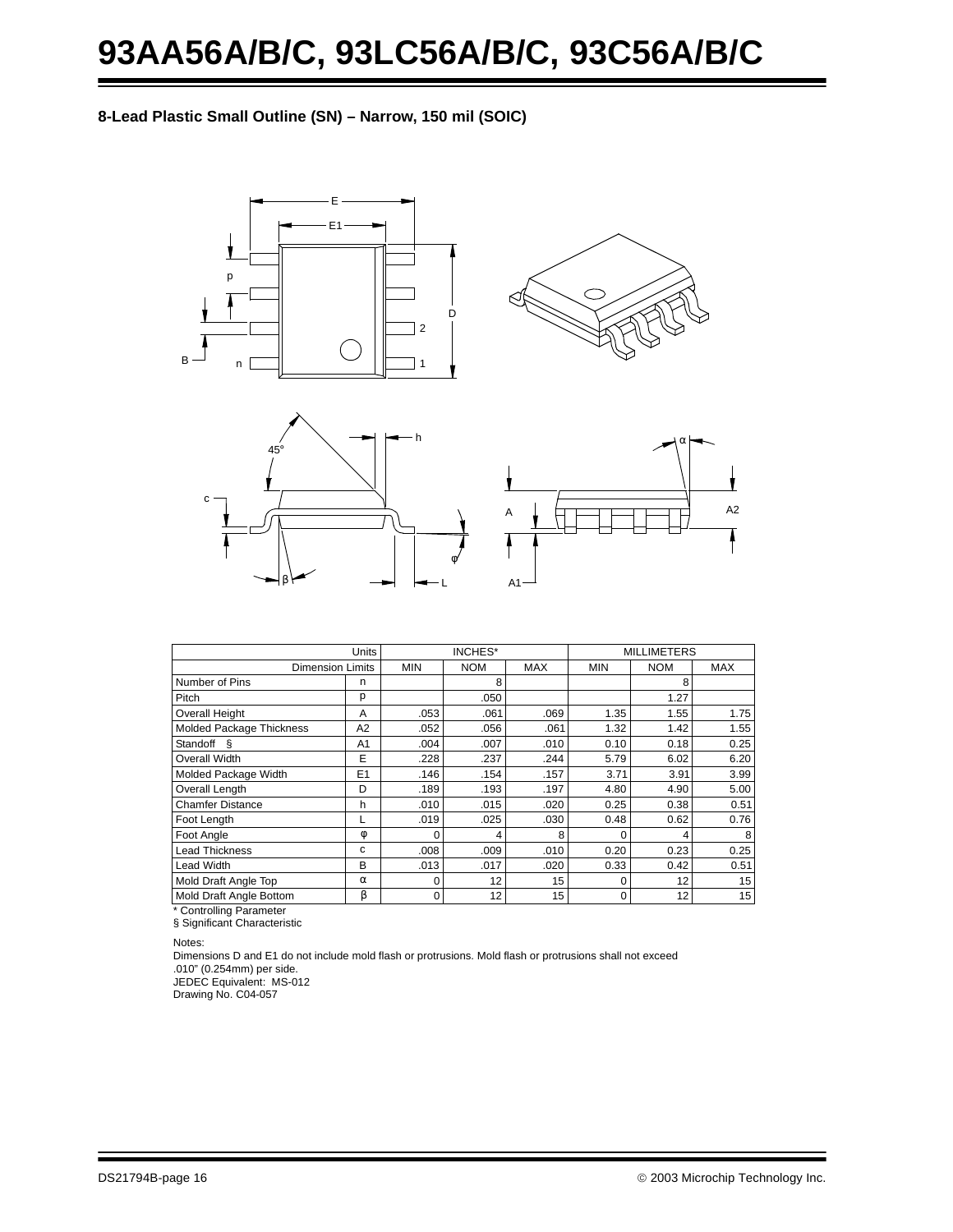#### **8-Lead Plastic Thin Shrink Small Outline (ST) – 4.4 mm (TSSOP)**





|                          |                | <b>INCHES</b> |            | MILLIMETERS* |            |            |                 |
|--------------------------|----------------|---------------|------------|--------------|------------|------------|-----------------|
| <b>Dimension Limits</b>  |                | <b>MIN</b>    | <b>NOM</b> | <b>MAX</b>   | <b>MIN</b> | <b>NOM</b> | <b>MAX</b>      |
| Number of Pins           | n              |               | 8          |              |            | 8          |                 |
| Pitch                    | p              |               | .026       |              |            | 0.65       |                 |
| <b>Overall Height</b>    | A              |               |            | .043         |            |            | 1.10            |
| Molded Package Thickness | A2             | .033          | .035       | .037         | 0.85       | 0.90       | 0.95            |
| Standoff<br>ιş           | A <sub>1</sub> | .002          | .004       | .006         | 0.05       | 0.10       | 0.15            |
| Overall Width            | E              | .246          | .251       | .256         | 6.25       | 6.38       | 6.50            |
| Molded Package Width     | E1             | .169          | .173       | .177         | 4.30       | 4.40       | 4.50            |
| Molded Package Length    | D              | .114          | .118       | .122         | 2.90       | 3.00       | 3.10            |
| Foot Length              |                | .020          | .024       | .028         | 0.50       | 0.60       | 0.70            |
| Foot Angle               | φ              |               | 4          | 8            |            |            | 8               |
| <b>Lead Thickness</b>    | c              | .004          | .006       | .008         | 0.09       | 0.15       | 0.20            |
| <b>Lead Width</b>        | B              | .007          | .010       | .012         | 0.19       | 0.25       | 0.30            |
| Mold Draft Angle Top     | $\alpha$       | 0             | 5          | 10           |            | 5          | 10              |
| Mold Draft Angle Bottom  | β              | $\Omega$      | 5          | 10           | $\Omega$   | 5          | 10 <sup>1</sup> |

\* Controlling Parameter

§ Significant Characteristic

Notes:

Dimensions D and E1 do not include mold flash or protrusions. Mold flash or protrusions shall not exceed .005" (0.127mm) per side. JEDEC Equivalent: MO-153

Drawing No. C04-086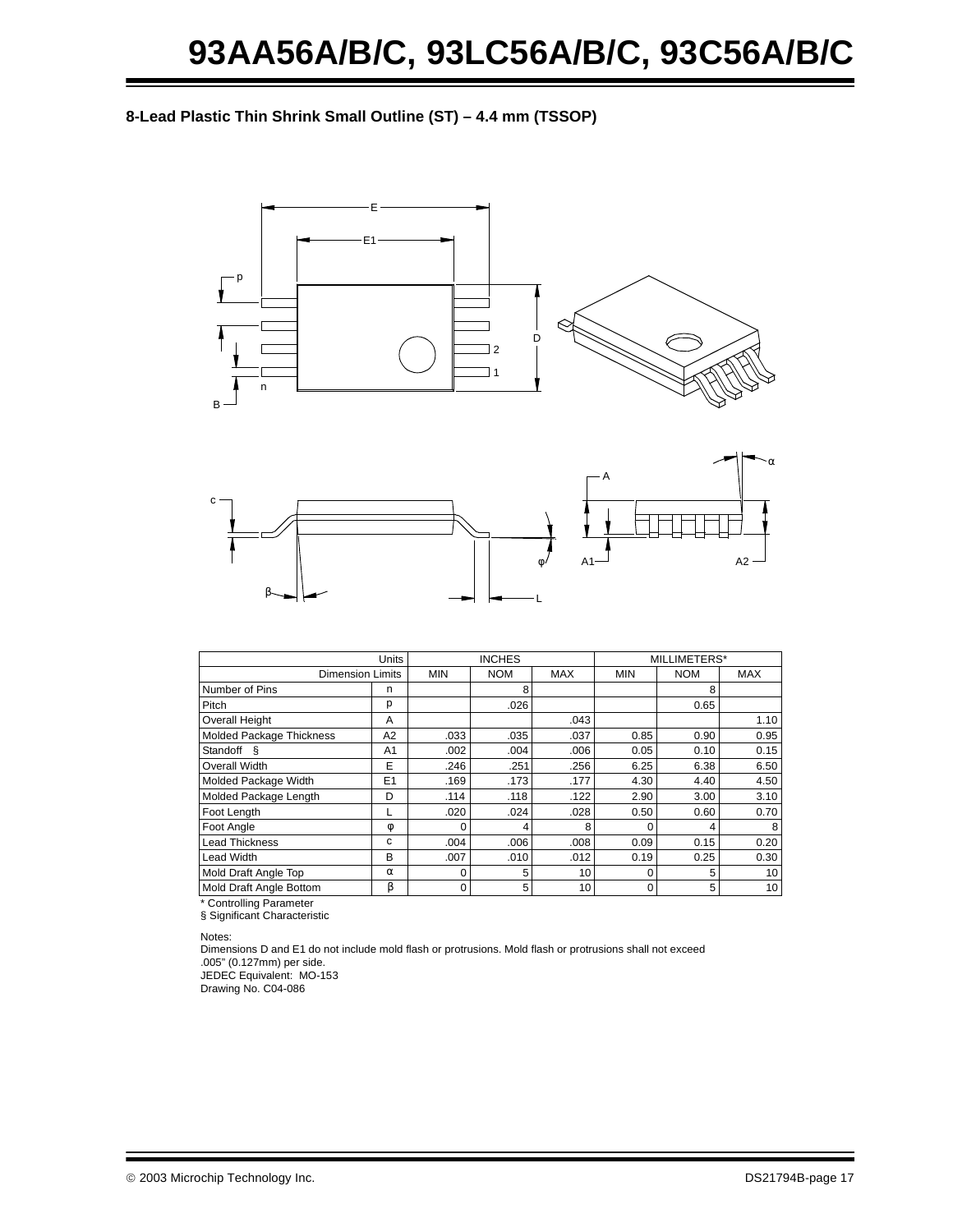## **APPENDIX A: REVISION HISTORY**

#### **Revision B**

Corrections to Section 1.0, Electrical Characteristics. Section 4.1, 6-Lead SOT-23 package to OT.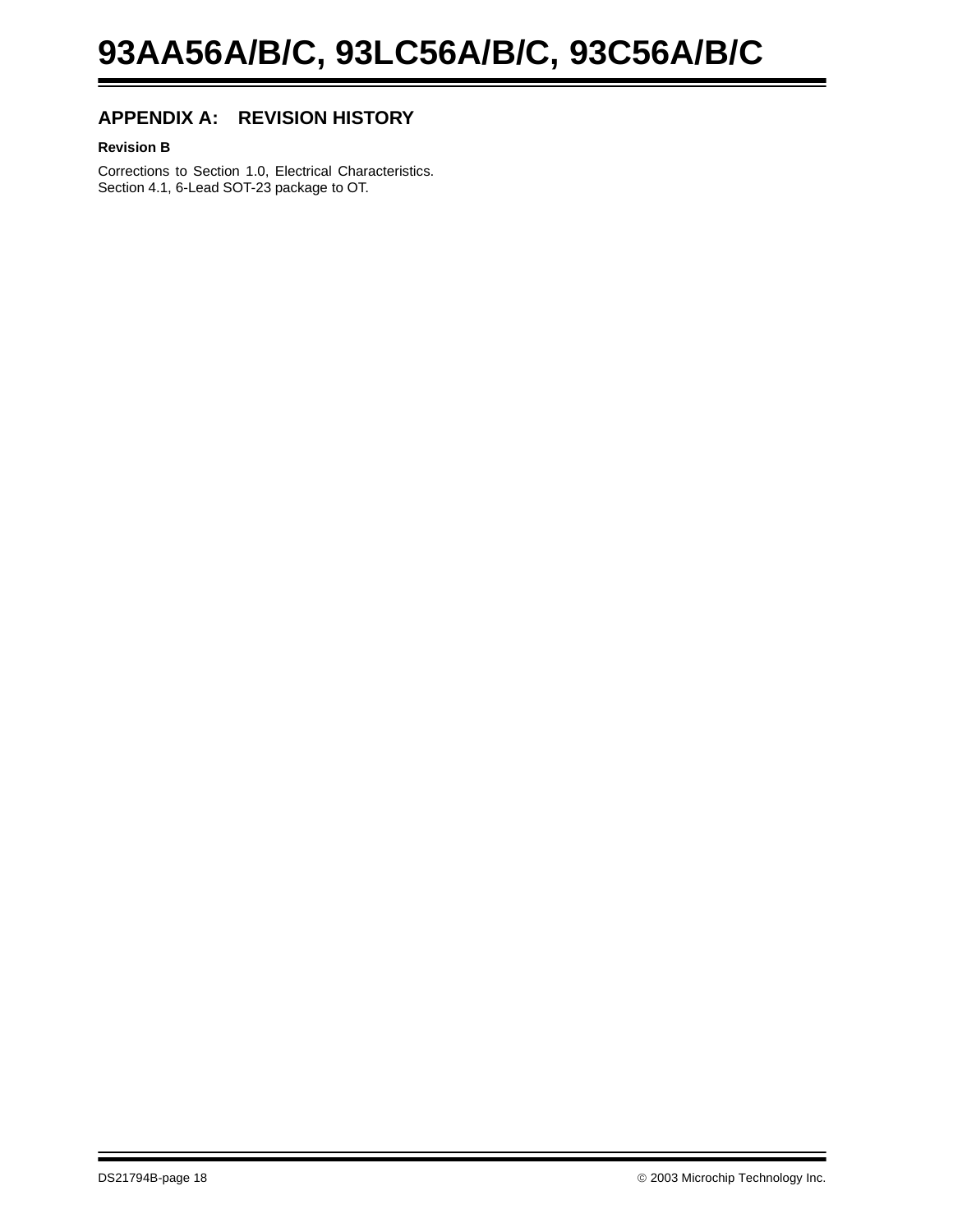## **ON-LINE SUPPORT**

Microchip provides on-line support on the Microchip World Wide Web site.

The web site is used by Microchip as a means to make files and information easily available to customers. To view the site, the user must have access to the Internet and a web browser, such as Netscape<sup>®</sup> or Microsoft<sup>®</sup> Internet Explorer. Files are also available for FTP download from our FTP site.

#### **Connecting to the Microchip Internet Web Site**

The Microchip web site is available at the following URL:

#### **www.microchip.com**

The file transfer site is available by using an FTP service to connect to:

#### **ftp://ftp.microchip.com**

The web site and file transfer site provide a variety of services. Users may download files for the latest Development Tools, Data Sheets, Application Notes, User's Guides, Articles and Sample Programs. A variety of Microchip specific business information is also available, including listings of Microchip sales offices, distributors and factory representatives. Other data available for consideration is:

- Latest Microchip Press Releases
- Technical Support Section with Frequently Asked **Questions**
- Design Tips
- Device Errata
- Job Postings
- Microchip Consultant Program Member Listing
- Links to other useful web sites related to Microchip Products
- Conferences for products, Development Systems, technical information and more
- Listing of seminars and events

## **SYSTEMS INFORMATION AND UPGRADE HOT LINE**

The Systems Information and Upgrade Line provides system users a listing of the latest versions of all of Microchip's development systems software products. Plus, this line provides information on how customers can receive the most current upgrade kits. The Hot Line Numbers are:

1-800-755-2345 for U.S. and most of Canada, and

1-480-792-7302 for the rest of the world.

042003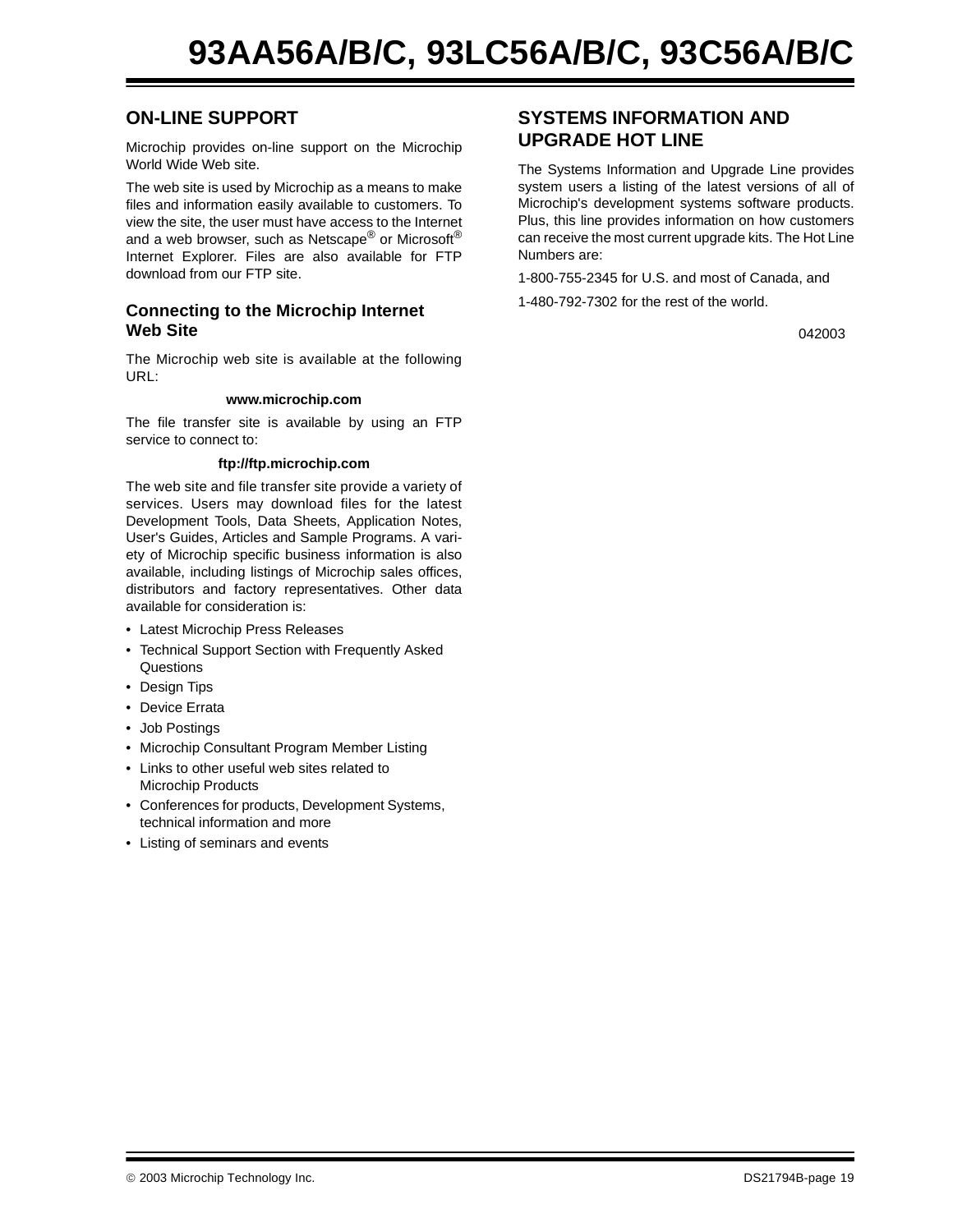# **93AA56A/B/C, 93LC56A/B/C, 93C56A/B/C**

## **READER RESPONSE**

It is our intention to provide you with the best documentation possible to ensure successful use of your Microchip product. If you wish to provide your comments on organization, clarity, subject matter, and ways in which our documentation can better serve you, please FAX your comments to the Technical Publications Manager at (480) 792-4150.

Please list the following information, and use this outline to provide us with your comments about this document.

| To: | <b>Technical Publications Manager</b>                                        | Total Pages Sent ________                                                                   |
|-----|------------------------------------------------------------------------------|---------------------------------------------------------------------------------------------|
| RE: | Reader Response                                                              |                                                                                             |
|     |                                                                              |                                                                                             |
|     |                                                                              |                                                                                             |
|     |                                                                              |                                                                                             |
|     |                                                                              |                                                                                             |
|     |                                                                              | Telephone: (_______) __________ - ___________    FAX: (_____) _________ - ________          |
|     | Application (optional):                                                      |                                                                                             |
|     | Would you like a reply? ___ Y ___ N                                          |                                                                                             |
|     | Device: 93AA56A/B/C, 93LC56A/B/C, 93C56A/B/C                                 | Literature Number: DS21794B                                                                 |
|     | Questions:                                                                   |                                                                                             |
|     | 1. What are the best features of this document?                              |                                                                                             |
|     |                                                                              |                                                                                             |
|     |                                                                              |                                                                                             |
|     | 2. How does this document meet your hardware and software development needs? |                                                                                             |
|     |                                                                              |                                                                                             |
|     | Do you find the organization of this document easy to follow? If not, why?   |                                                                                             |
| 3.  |                                                                              |                                                                                             |
|     |                                                                              |                                                                                             |
|     |                                                                              | 4. What additions to the document do you think would enhance the structure and subject?     |
|     |                                                                              |                                                                                             |
|     |                                                                              |                                                                                             |
|     |                                                                              | 5. What deletions from the document could be made without affecting the overall usefulness? |
|     |                                                                              |                                                                                             |
|     |                                                                              |                                                                                             |
| 6.  | Is there any incorrect or misleading information (what and where)?           |                                                                                             |
|     |                                                                              |                                                                                             |
|     |                                                                              |                                                                                             |
| 7.  | How would you improve this document?                                         |                                                                                             |
|     |                                                                              |                                                                                             |
|     |                                                                              |                                                                                             |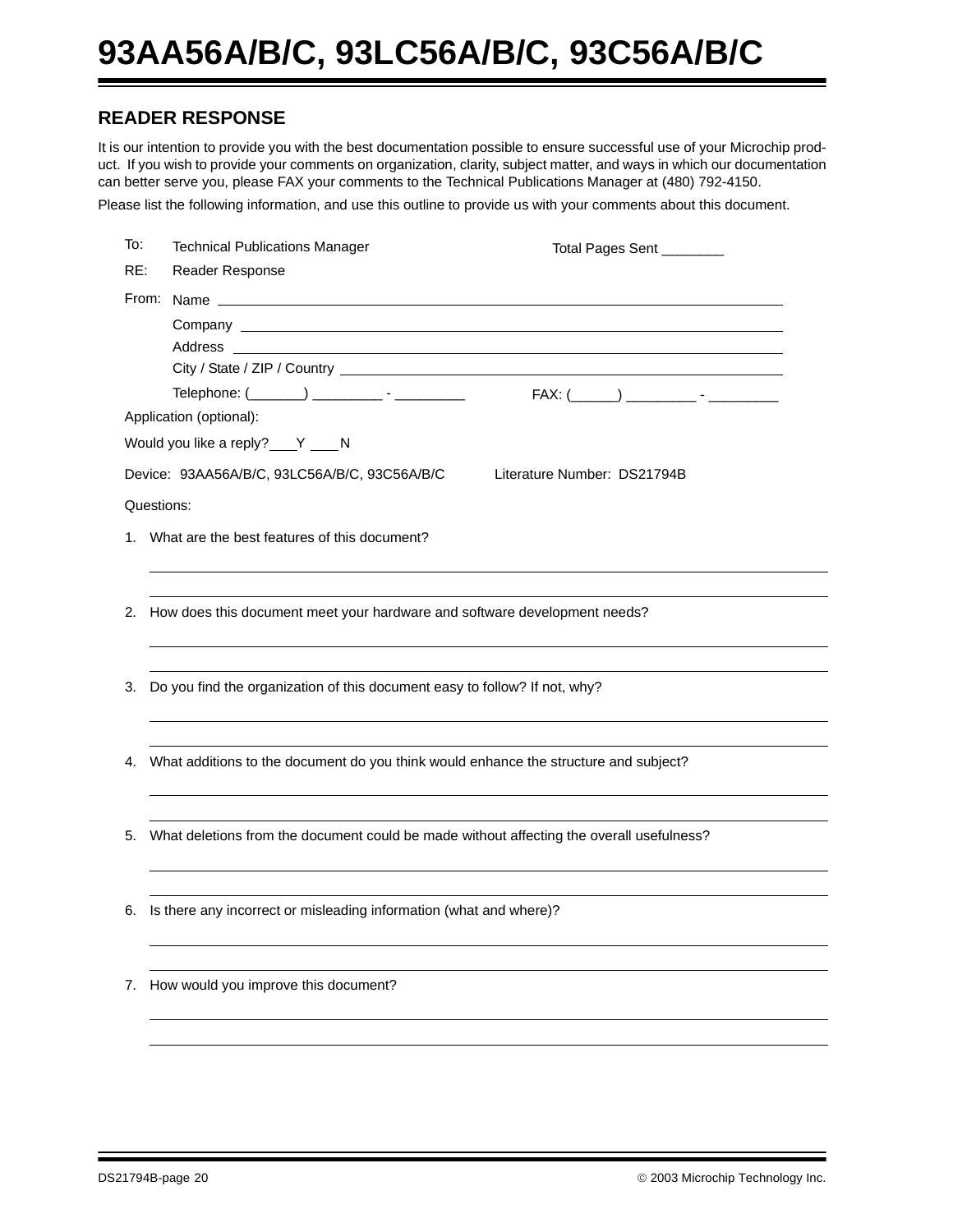## **PRODUCT IDENTIFICATION SYSTEM**

To order or obtain information, e.g., on pricing or delivery, refer to the factory or the listed sales office.

| PART NO.<br><u>x</u>                          |                                                                                    |                                                                                                                                                                                                                                                                                                                                                                                                 | <u>х</u>           |                                      | Examples:                                                                                                                                                                                                                                                                                                                                                                                    |
|-----------------------------------------------|------------------------------------------------------------------------------------|-------------------------------------------------------------------------------------------------------------------------------------------------------------------------------------------------------------------------------------------------------------------------------------------------------------------------------------------------------------------------------------------------|--------------------|--------------------------------------|----------------------------------------------------------------------------------------------------------------------------------------------------------------------------------------------------------------------------------------------------------------------------------------------------------------------------------------------------------------------------------------------|
| Device Pinout Tape & Reel Temperature Package |                                                                                    | Range                                                                                                                                                                                                                                                                                                                                                                                           | <b>Lead Finish</b> | a)<br>b)                             | 93AA56C-I/MS: 2K, 256x8 or 128x16 Serial<br>EEPROM, MSOP package, 1.8V<br>93AA56B-I/MS: 2K, 128x16 Serial EEPROM,<br>MSOP package, 1.8V                                                                                                                                                                                                                                                      |
| Device                                        | 93C56A:<br>93C56B:<br>93C56C:                                                      | 93AA56A: 2K 1.8V Microwire Serial EEPROM<br>93AA56B: 2K 1.8V Microwire Serial EEPROM<br>93AA56C: 2K 1.8V Microwire Serial EEPROM w/ORG<br>93LC56A: 2K 2.5V Microwire Serial EEPROM<br>93LC56B: 2K 2.5V Microwire Serial EEPROM<br>93LC56C: 2K 2.5V Microwire Serial EEPROM w/ORG<br>2K 5.0V Microwire Serial EEPROM<br>2K 5.0V Microwire Serial EEPROM<br>2K 5.0V Microwire Serial EEPROM w/ORG |                    | c)<br>$\mathsf{d}$<br>a)<br>b)<br>c) | 93AA56AT-I/OT: 2K, 256x8 Serial EEPROM,<br>SOT-23 package, tape and reel, 1.8V<br>93AA56CT-I/MS: 2K, 256x8 or 128x16 Serial<br>EEPROM, MSOP package, tape and reel, 1.8V<br>93LC56A-I/MS: 2K, 256x8 Serial EEPROM,<br>MSOP package, 2.5V<br>93LC56BT-I/OT: 2K, 128x16 Serial EEPROM,<br>SOT-23 package, tape and reel, 2.5V<br>93LC56B-I/MS: 2K, 128x16 Serial EEPROM,<br>MSOP package, 2.5V |
| Pinout:                                       | $Blank =$<br>X<br>$=$                                                              | Standard pinout<br>Rotated pinout                                                                                                                                                                                                                                                                                                                                                               |                    | $\mathsf{d}$                         | 128x16<br>93LC56BXT-I/SNG:<br>2K,<br>Serial<br>EEPROM, SOIC package, rotated pinout,<br>Industrial temperature, Pb-free finish, 2.5V                                                                                                                                                                                                                                                         |
| Tape & Reel:<br><b>Temperature Range</b>      | $Blank =$<br>T.<br>$=$<br>$=$                                                      | Standard packaging<br>Tape & Reel<br>-40 $^{\circ}$ C to +85 $^{\circ}$ C                                                                                                                                                                                                                                                                                                                       |                    | a)<br>b)                             | 93C56B-I/MS: 2K, 128x16 Serial EEPROM,<br>MSOP package, 5.0V<br>93C56C-I/MS: 2K, 256x8 or 128x16 Serial<br>EEPROM, MSOP package, 5.0V                                                                                                                                                                                                                                                        |
|                                               | E<br>$=$                                                                           | -40 $^{\circ}$ C to +125 $^{\circ}$ C                                                                                                                                                                                                                                                                                                                                                           |                    | c)                                   | 93C56AT-I/OT: 2K, 256x8 Serial EEPROM,<br>SOT-23 package, tape and reel, 5.0V                                                                                                                                                                                                                                                                                                                |
| Package                                       | <b>MS</b><br>$=$<br>OT<br>$=$<br>P.<br>$=$<br><b>SN</b><br>$=$<br><b>ST</b><br>$=$ | Plastic MSOP (Micro Small outline, 8-lead)<br>SOT-23, 6-lead (Tape & Reel only)<br>Plastic DIP (300 mil body), 8-lead<br>Plastic SOIC (150 mil body), 8-lead<br>TSSOP, 8-lead                                                                                                                                                                                                                   |                    |                                      |                                                                                                                                                                                                                                                                                                                                                                                              |
| Lead Finish:                                  | $Blank =$<br>G<br>$=$                                                              | Standard 63% / 37% SnPb<br>Pure Matte Sn                                                                                                                                                                                                                                                                                                                                                        |                    |                                      |                                                                                                                                                                                                                                                                                                                                                                                              |

#### **Sales and Support**

#### **Data Sheets**

Products supported by a preliminary Data Sheet may have an errata sheet describing minor operational differences and recommended workarounds. To determine if an errata sheet exists for a particular device, please contact one of the following:

- 1. Your local Microchip sales office
- 2. The Microchip Corporate Literature Center U.S. FAX: (480) 792-7277
- 3. The Microchip Worldwide Site (www.microchip.com)

Please specify which device, revision of silicon and Data Sheet (include Literature #) you are using.

#### **New Customer Notification System**

Register on our web site (www.microchip.com/cn) to receive the most current information on our products.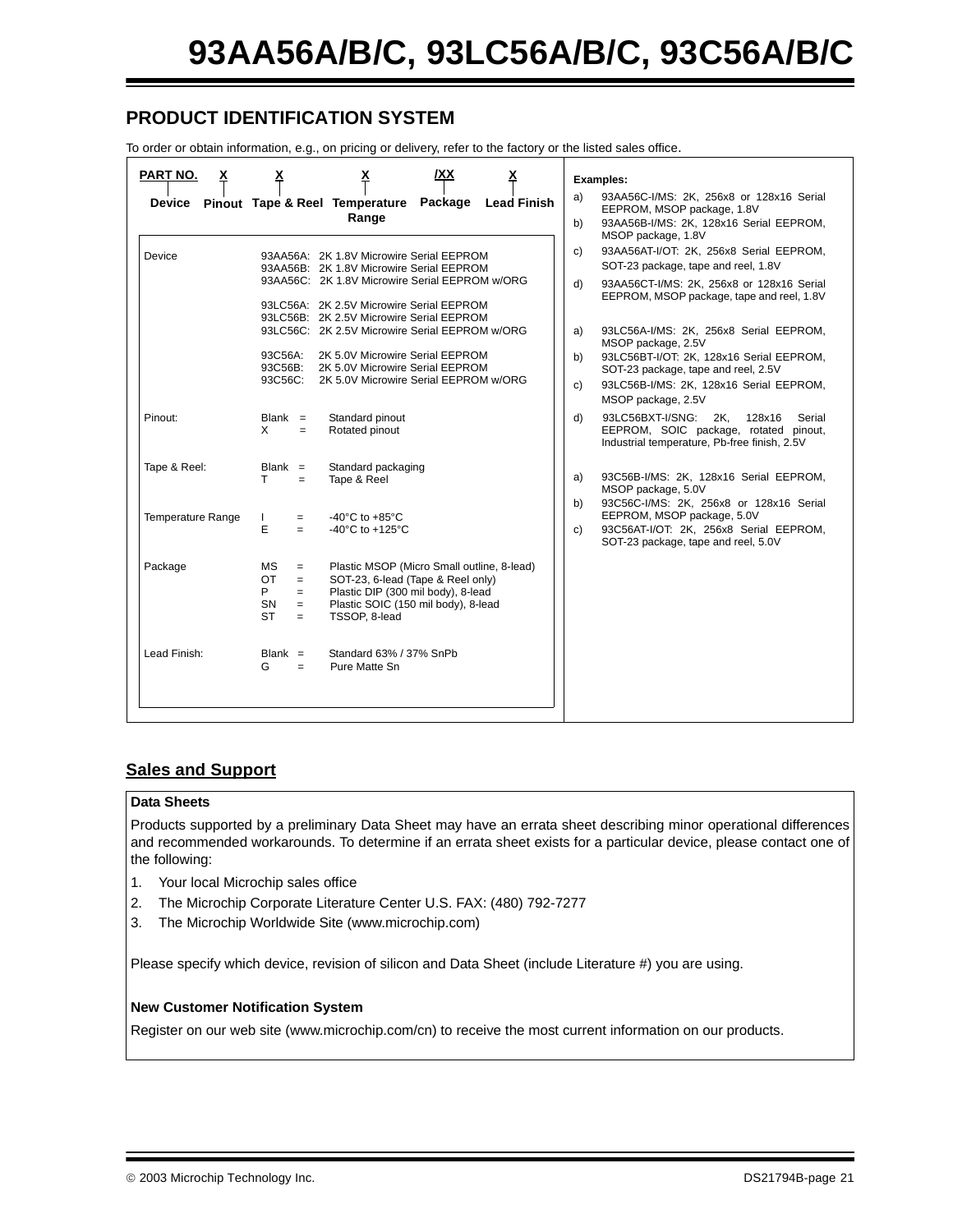# **93AA56A/B/C, 93LC56A/B/C, 93C56A/B/C**

**NOTES:**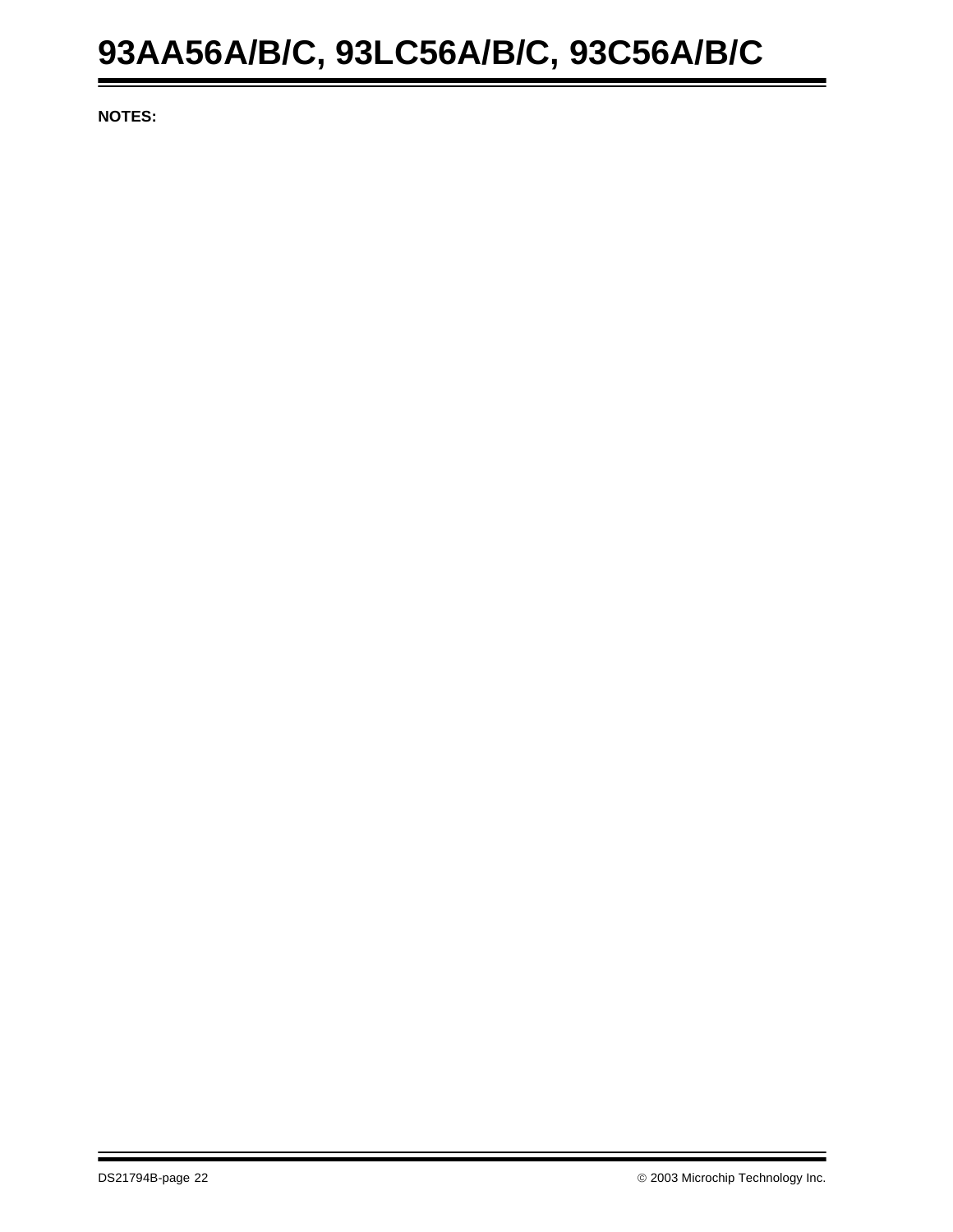#### **Note the following details of the code protection feature on Microchip devices:**

- Microchip products meet the specification contained in their particular Microchip Data Sheet.
- Microchip believes that its family of products is one of the most secure families of its kind on the market today, when used in the intended manner and under normal conditions.
- There are dishonest and possibly illegal methods used to breach the code protection feature. All of these methods, to our knowledge. require using the Microchip products in a manner outside the operating specifications contained in Microchip's Data Sheets. Most likely, the person doing so is engaged in theft of intellectual property.
- Microchip is willing to work with the customer who is concerned about the integrity of their code.
- Neither Microchip nor any other semiconductor manufacturer can guarantee the security of their code. Code protection does not mean that we are guaranteeing the product as "unbreakable."

Code protection is constantly evolving. We at Microchip are committed to continuously improving the code protection features of our products. Attempts to break microchip's code protection feature may be a violation of the Digital Millennium Copyright Act. If such acts allow unauthorized access to your software or other copyrighted work, you may have a right to sue for relief under that Act.

Information contained in this publication regarding device applications and the like is intended through suggestion only and may be superseded by updates. It is your responsibility to ensure that your application meets with your specifications. No representation or warranty is given and no liability is assumed by Microchip Technology Incorporated with respect to the accuracy or use of such information, or infringement of patents or other intellectual property rights arising from such use or otherwise. Use of Microchip's products as critical components in life support systems is not authorized except with express written approval by Microchip. No licenses are conveyed, implicitly or otherwise, under any intellectual property rights

#### **Trademarks**

The Microchip name and logo, the Microchip logo, Accuron, dsPIC, KEELOQ, MPLAB, PIC, PICmicro, PICSTART, PRO MATE and PowerSmart are registered trademarks of

Microchip Technology Incorporated in the U.S.A. and other countries.

AmpLab, FilterLab, microID, MXDEV, MXLAB, PICMASTER, SEEVAL and The Embedded Control Solutions Company are registered trademarks of Microchip Technology Incorporated in the U.S.A.

Application Maestro, dsPICDEM, dsPICDEM.net, ECAN, ECONOMONITOR, FanSense, FlexROM, fuzzyLAB,

In-Circuit Serial Programming, ICSP, ICEPIC, microPort, Migratable Memory, MPASM, MPLIB, MPLINK, MPSIM, PICkit, PICDEM, PICDEM.net, PowerCal, PowerInfo, PowerMate, PowerTool, rfLAB, rfPIC, Select Mode, SmartSensor, SmartShunt, SmartTel and Total Endurance are trademarks of Microchip Technology Incorporated in the U.S.A. and other countries.

Serialized Quick Turn Programming (SQTP) is a service mark of Microchip Technology Incorporated in the U.S.A.

All other trademarks mentioned herein are property of their respective companies.

© 2003, Microchip Technology Incorporated, Printed in the U.S.A., All Rights Reserved.





Microchip received QS-9000 quality system certification for its worldwide headquarters, design and wafer fabrication facilities in Chandler and Tempe, Arizona in July 1999 and Mountain View, California in March 2002. The Company's quality system processes and procedures are QS-9000 compliant for its PICmicro® 8-bit MCUs, KEELOQ® code hopping devices, Serial EEPROMs, microperipherals, non-volatile memory and analog products. In addition, Microchip's quality system for the design and manufacture of development systems is ISO 9001 certified.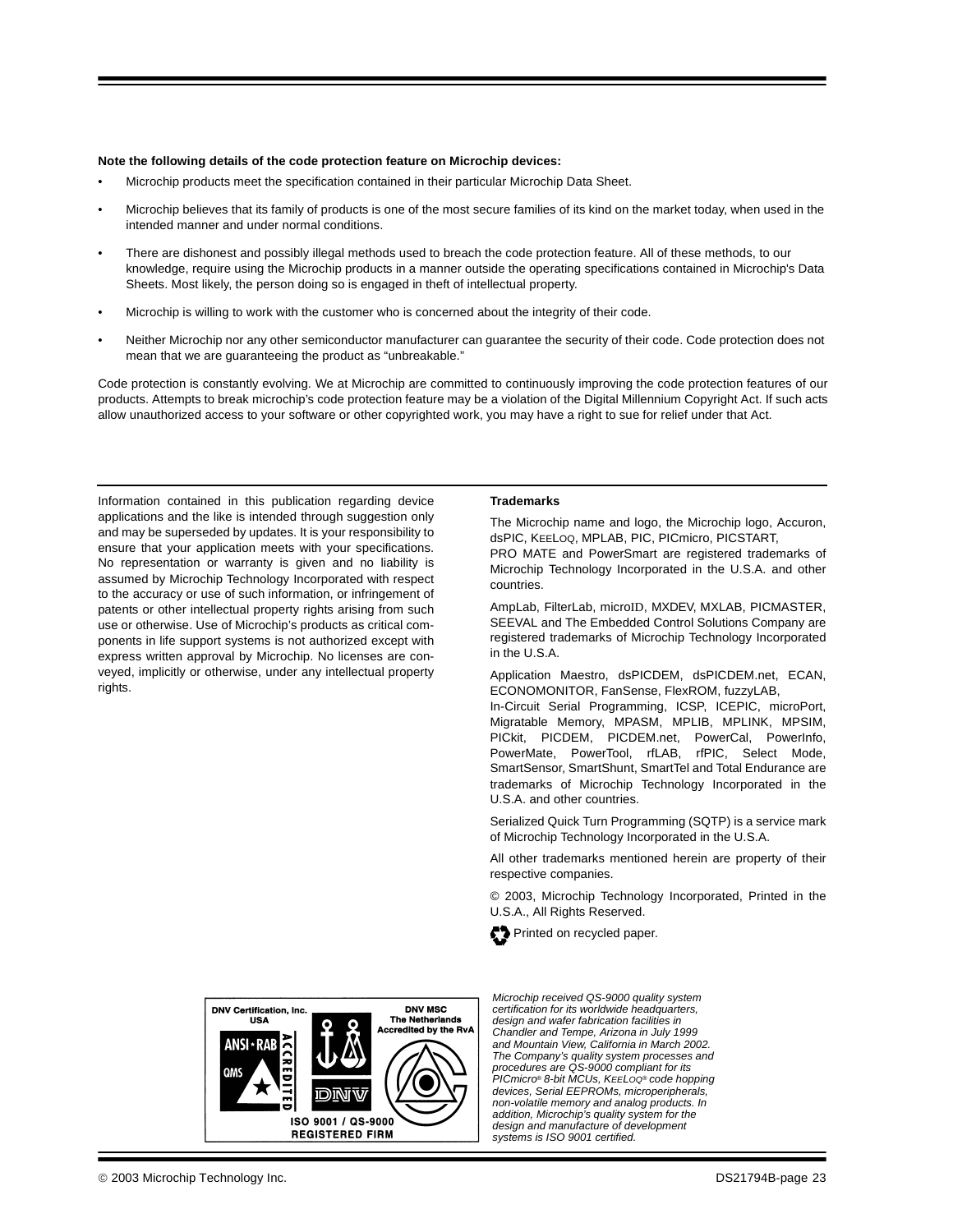

## **WORLDWIDE SALES AND SERVICE**

#### **AMERICAS**

**Corporate Office** 2355 West Chandler Blvd. Chandler, AZ 85224-6199 Tel: 480-792-7200 Fax: 480-792-7277 Technical Support: 480-792-7627

Web Address: http://www.microchip.com **Atlanta** 3780 Mansell Road, Suite 130 Alpharetta, GA 30022

Tel: 770-640-0034 Fax: 770-640-0307

#### **Boston**

2 Lan Drive, Suite 120 Westford, MA 01886 Tel: 978-692-3848 Fax: 978-692-3821

**Chicago**

333 Pierce Road, Suite 180 Itasca, IL 60143 Tel: 630-285-0071 Fax: 630-285-0075

#### **Dallas**

4570 Westgrove Drive, Suite 160 Addison, TX 75001 Tel: 972-818-7423 Fax: 972-818-2924

#### **Detroit**

Tri-Atria Office Building 32255 Northwestern Highway, Suite 190 Farmington Hills, MI 48334 Tel: 248-538-2250 Fax: 248-538-2260

**Kokomo**

2767 S. Albright Road Kokomo, IN 46902 Tel: 765-864-8360 Fax: 765-864-8387

**Los Angeles** 18201 Von Karman, Suite 1090 Irvine, CA 92612 Tel: 949-263-1888 Fax: 949-263-1338

**Phoenix** 2355 West Chandler Blvd. Chandler, AZ 85224-6199 Tel: 480-792-7966 Fax: 480-792-4338

#### **San Jose**

2107 North First Street, Suite 590 San Jose, CA 95131 Tel: 408-436-7950 Fax: 408-436-7955

#### **Toronto**

6285 Northam Drive, Suite 108 Mississauga, Ontario L4V 1X5, Canada Tel: 905-673-0699 Fax: 905-673-6509

#### **ASIA/PACIFIC**

**Australia** Suite 22, 41 Rawson Street Epping 2121, NSW Australia Tel: 61-2-9868-6733

Fax: 61-2-9868-6755 **China - Beijing**

Unit 915 Bei Hai Wan Tai Bldg. No. 6 Chaoyangmen Beidajie Beijing, 100027, No. China Tel: 86-10-85282100 Fax: 86-10-85282104

**China - Chengdu** Rm. 2401-2402, 24th Floor, Ming Xing Financial Tower No. 88 TIDU Street Chengdu 610016, China Tel: 86-28-86766200 Fax: 86-28-86766599

**China - Fuzhou** Unit 28F, World Trade Plaza No. 71 Wusi Road Fuzhou 350001, China Tel: 86-591-7503506 Fax: 86-591-7503521

**China - Hong Kong SAR** Unit 901-6, Tower 2, Metroplaza 223 Hing Fong Road Kwai Fong, N.T., Hong Kong Tel: 852-2401-1200 Fax: 852-2401-3431

**China - Shanghai** Room 701, Bldg. B Far East International Plaza No. 317 Xian Xia Road Shanghai, 200051 Tel: 86-21-6275-5700 Fax: 86-21-6275-5060 **China - Shenzhen**

Rm. 1812, 18/F, Building A, United Plaza No. 5022 Binhe Road, Futian District Shenzhen 518033, China Tel: 86-755-82901380 Fax: 86-755-8295-1393 **China - Shunde**

Room 401, Hongjian Building No. 2 Fengxiangnan Road, Ronggui Town Shunde City, Guangdong 528303, China Tel: 86-765-8395507 Fax: 86-765-8395571

#### **China - Qingdao**

Rm. B505A, Fullhope Plaza, No. 12 Hong Kong Central Rd. Qingdao 266071, China Tel: 86-532-5027355 Fax: 86-532-5027205 **India** Divyasree Chambers 1 Floor, Wing A (A3/A4) No. 11, O'Shaugnessey Road Bangalore, 560 025, India Tel: 91-80-2290061 Fax: 91-80-2290062 **Japan** Benex S-1 6F 3-18-20, Shinyokohama Kohoku-Ku, Yokohama-shi Kanagawa, 222-0033, Japan Tel: 81-45-471- 6166 Fax: 81-45-471-6122

#### **Korea**

168-1, Youngbo Bldg. 3 Floor Samsung-Dong, Kangnam-Ku Seoul, Korea 135-882 Tel: 82-2-554-7200 Fax: 82-2-558-5932 or 82-2-558-5934 **Singapore** 200 Middle Road #07-02 Prime Centre Singapore, 188980 Tel: 65-6334-8870 Fax: 65-6334-8850 **Taiwan** Kaohsiung Branch 30F - 1 No. 8 Min Chuan 2nd Road Kaohsiung 806, Taiwan Tel: 886-7-536-4818 Fax: 886-7-536-4803 **Taiwan** Taiwan Branch 11F-3, No. 207 Tung Hua North Road Taipei, 105, Taiwan Tel: 886-2-2717-7175 Fax: 886-2-2545-0139

#### **EUROPE**

**Austria** Durisolstrasse 2 A-4600 Wels Austria Tel: 43-7242-2244-399 Fax: 43-7242-2244-393

**Denmark**

Regus Business Centre Lautrup hoj 1-3 Ballerup DK-2750 Denmark Tel: 45-4420-9895 Fax: 45-4420-9910

**France**

Parc d'Activite du Moulin de Massy 43 Rue du Saule Trapu Batiment A - ler Etage 91300 Massy, France Tel: 33-1-69-53-63-20 Fax: 33-1-69-30-90-79

**Germany**

Steinheilstrasse 10 D-85737 Ismaning, Germany Tel: 49-89-627-144-0 Fax: 49-89-627-144-44

**Italy**

Via Quasimodo, 12 20025 Legnano (MI) Milan, Italy

Tel: 39-0331-742611 Fax: 39-0331-466781

**Netherlands**

P. A. De Biesbosch 14 NL-5152 SC Drunen, Netherlands Tel: 31-416-690399 Fax: 31-416-690340 **United Kingdom**

505 Eskdale Road

Winnersh Triangle Wokingham Berkshire, England RG41 5TU Tel: 44-118-921-5869 Fax: 44-118-921-5820

07/28/03